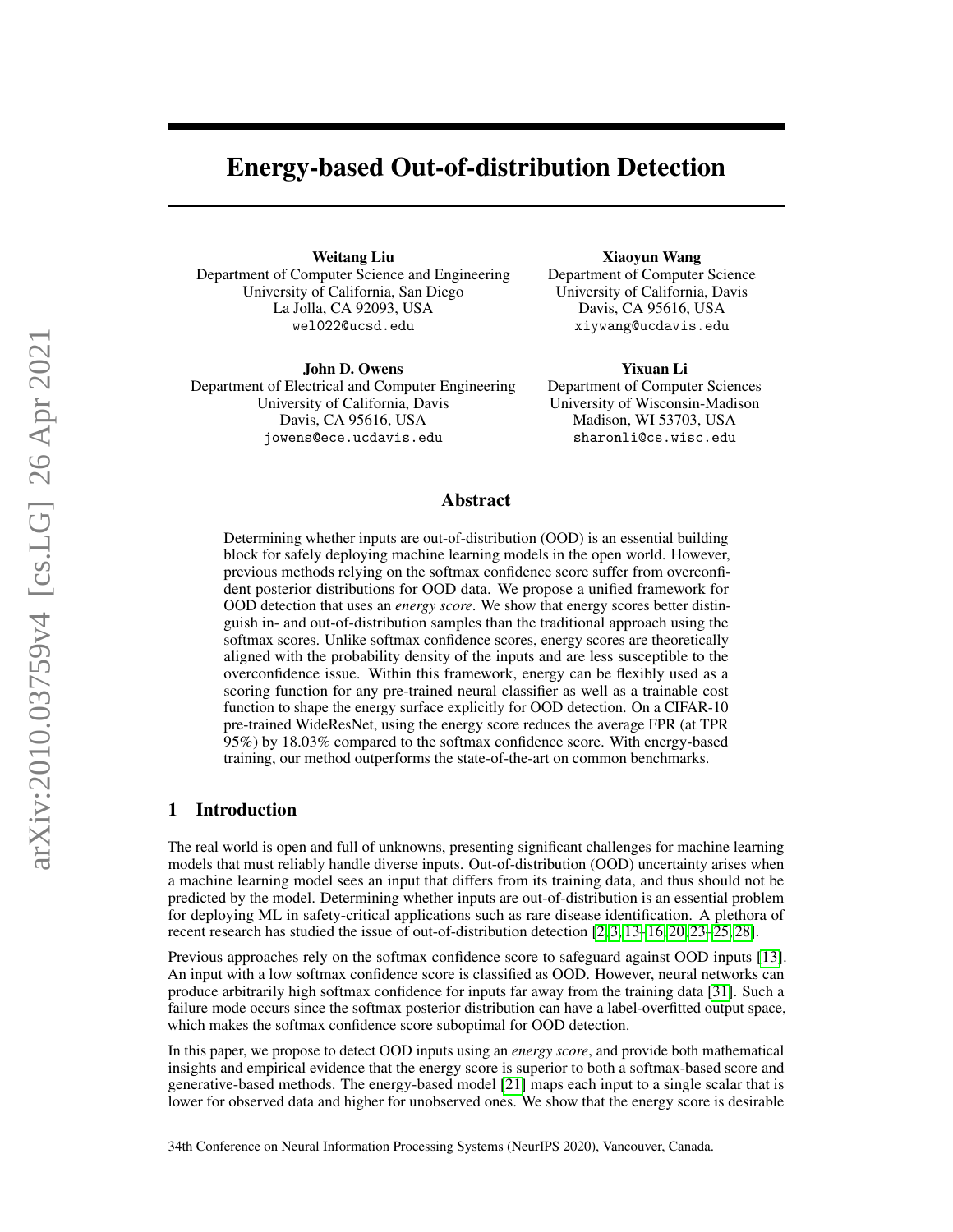for OOD detection since it is theoretically aligned with the probability density of the input—samples with higher energies can be interpreted as data with a lower likelihood of occurrence. In contrast, we show mathematically that the softmax confidence score is a biased scoring function that is not aligned with the density of the inputs and hence is not suitable for OOD detection.

Importantly, the energy score can be derived from a *purely discriminative* classification model without relying on a density estimator explicitly, and therefore circumvents the difficult optimization process in training generative models. This is in contrast with JEM [\[11\]](#page-9-2), which derives the likelihood score log p(x) from a *generative* modeling perspective. JEM's objective can be intractable and unstable to optimize in practice, as it requires the estimation of the normalized densities over the entire input space to maximize the likelihood. Moreover, while JEM only utilizes in-distribution data, our framework allows exploiting both the in-distribution and the auxiliary outlier data to shape the energy gap flexibly between the training and OOD data, a learning method that is much more effective than JEM or Outlier Exposure [\[14\]](#page-10-8).

Contributions. We propose a unified framework using an energy score for OOD detection.<sup>[1](#page-1-0)</sup> We show that one can flexibly use energy as both a *scoring function* for any pre-trained neural classifier (without re-training), and a *trainable cost function* to fine-tune the classification model. We demonstrate the effectiveness of energy function for OOD detection for both use cases.

- At *inference time*, we show that energy can conveniently replace softmax confidence for any pre-trained neural network. We show that the energy score outperforms the softmax confidence score [\[13\]](#page-10-0) on common OOD evaluation benchmarks. For example, on WideResNet, the energy score reduces the average FPR (at 95% TPR) by 18.03% on CIFAR-10 compared to using the softmax confidence score. Existing approaches using pre-trained models may have several hyperparameters to be tuned and sometimes require additional data. In contrast, the energy score is a parameter-free measure, which is easy to use and implement, and in many cases, achieves comparable or even better performance.
- At *training time*, we propose an energy-bounded learning objective to fine-tune the network. The learning process shapes the energy surface to assign low energy values to the indistribution data and higher energy values to OOD training data. Specifically, we regularize the energy using two square hinge loss terms, which explicitly create the energy gap between in- and out-of-distribution training data. We show that the energy fine-tuned model outperforms the previous state-of-the-art method evaluated on six OOD datasets. Compared to the softmax-based fine-tuning approach [\[14\]](#page-10-8), our method reduces the average FPR (at 95% TPR) by 10.55% on CIFAR-100. This fine-tuning leads to improved OOD detection performance while maintaining similar classification accuracy on in-distribution data.

The rest of the paper is organized as follows. Section [2](#page-1-1) provides the background of energy-based models. In Section [3,](#page-2-0) we present our method of using energy score for OOD detection, and experimental results in Section [4.](#page-5-0) Section [5](#page-7-0) provides an comprehensive literature review on OOD detection and energy-based learning. We conclude in Section [6,](#page-8-0) with discussion on broader impact in Section [7.](#page-9-3)

## <span id="page-1-1"></span>2 Background: Energy-based Models

The essence of the energy-based model (EBM) [\[21\]](#page-10-7) is to build a function  $E(\mathbf{x}) : \mathbb{R}^D \to \mathbb{R}$  that maps each point x of an input space to a single, non-probabilistic scalar called the *energy*. A collection of energy values could be turned into a probability density  $p(x)$  through the Gibbs distribution:

$$
p(y \mid \mathbf{x}) = \frac{e^{-E(\mathbf{x}, y)/T}}{\int_{y'} e^{-E(\mathbf{x}, y')/T}} = \frac{e^{-E(\mathbf{x}, y)/T}}{e^{-E(\mathbf{x})/T}},
$$
(1)

where the denominator  $\int_{y'} e^{-E(x,y')/T}$  is called the partition function, which marginalizes over y, and T is the temperature parameter. The *Helmholtz free energy*  $E(\mathbf{x})$  of a given data point  $\mathbf{x} \in \mathbb{R}^D$ can be expressed as the negative of the log partition function:

<span id="page-1-2"></span>
$$
E(\mathbf{x}) = -T \cdot \log \int_{y'} e^{-E(\mathbf{x}, y')/T}
$$
 (2)

<span id="page-1-0"></span><sup>&</sup>lt;sup>1</sup>Our code is publicly available to facilitate reproducible research: [https://github.com/wetliu/](https://github.com/wetliu/energy_ood) [energy\\_ood](https://github.com/wetliu/energy_ood).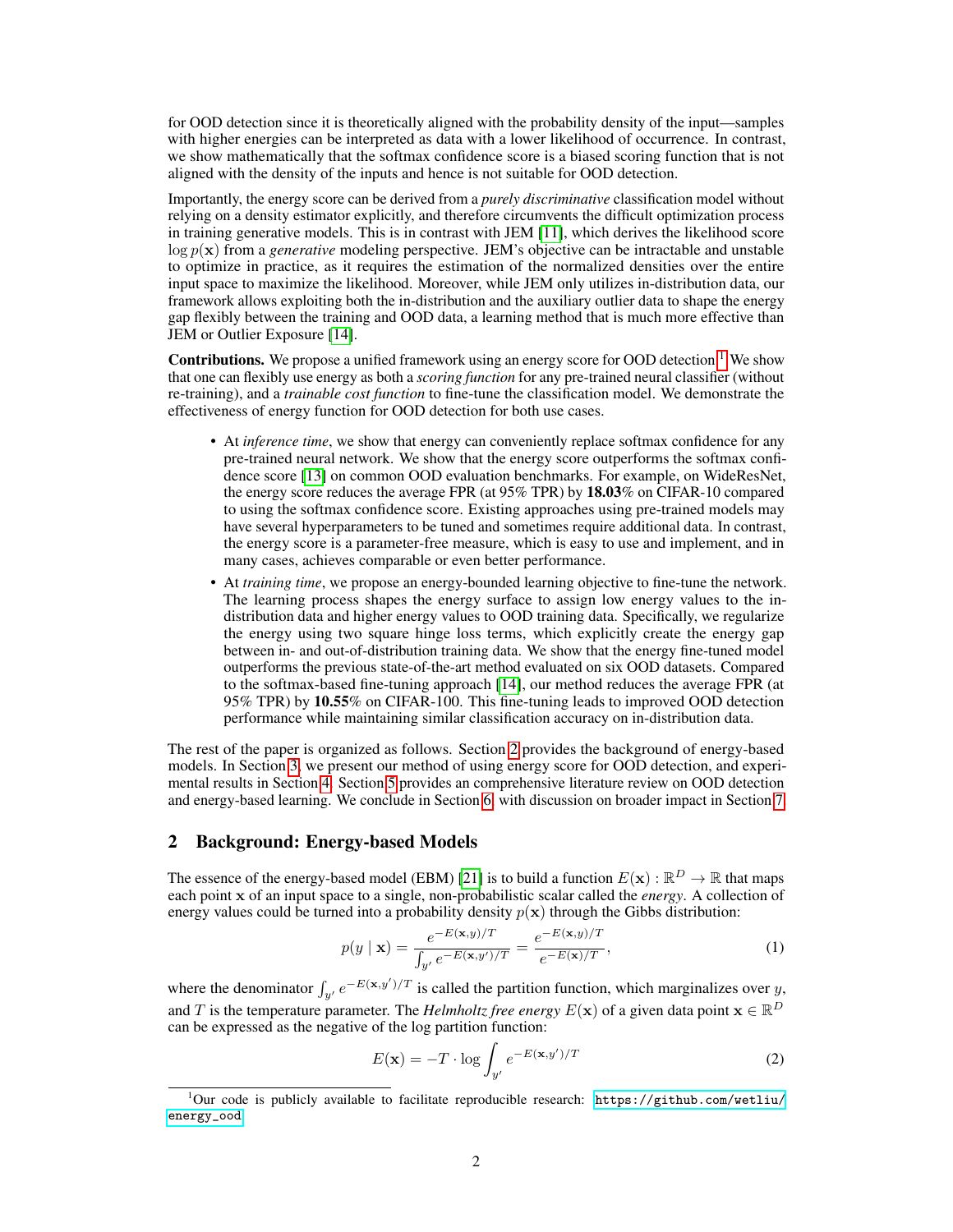

Figure 1: Energy-based out-of-distribution detection framework. The energy can be used as a scoring function for any pre-trained neural network (without re-training), or used as a trainable cost function to fine-tune the classification model. During inference time, for a given input x, the energy score  $E(\mathbf{x}; f)$  is calculated for a neural network  $f(\mathbf{x})$ . The OOD detector will classify the input as OOD if the negative energy score is smaller than the threshold value.

Energy Function The energy-based model has an inherent connection with modern machine learning, especially discriminative models. To see this, we consider a discriminative neural classifier  $f(\mathbf{x})$ :  $\mathbb{R}^D \to \mathbb{R}^K$ , which maps an input  $\mathbf{x} \in \mathbb{R}^D$  to K real-valued numbers known as logits. These logits are used to derive a categorical distribution using the softmax function:

<span id="page-2-1"></span>
$$
p(y \mid \mathbf{x}) = \frac{e^{f_y(\mathbf{x})/T}}{\sum_{i}^{K} e^{f_i(\mathbf{x})/T}},
$$
\n(3)

where  $f_y(\mathbf{x})$  indicates the  $y^{\text{th}}$  index of  $f(\mathbf{x})$ , i.e., the logit corresponding to the  $y^{\text{th}}$  class label.

By connecting Eq. [1](#page-1-2) and Eq. [3,](#page-2-1) we can define an energy for a given input  $(\mathbf{x}, y)$  as  $E(\mathbf{x}, y) = -f_y(\mathbf{x})$ .<br>More importantly, without changing the parameterization of the neural network  $f(\mathbf{x})$ , we can express the free energy function  $E(\mathbf{x}; f)$  over  $\mathbf{x} \in \mathbb{R}^D$  in terms of the denominator of the softmax activation:

<span id="page-2-3"></span>
$$
E(\mathbf{x};f) = -T \cdot \log \sum_{i}^{K} e^{f_i(\mathbf{x})/T}.
$$
 (4)

### <span id="page-2-0"></span>3 Energy-based Out-of-distribution Detection

We propose a unified framework using an energy score for OOD detection, where the differences of energies between in- and out-of-distribution allow effective differentiation. The energy score mitigates a critical problem of softmax confidence with arbitrarily high values for OOD examples [\[12\]](#page-9-4). In the following, we first describe using energy as an OOD score for pre-trained models, and the connection between the energy and softmax scores (Section [3.1\)](#page-2-2). We then describe how to use energy as a trainable cost function for model fine-tuning (Section [3.3\)](#page-4-0).

#### <span id="page-2-2"></span>3.1 Energy as Inference-time OOD Score

Out-of-distribution detection is a binary classification problem that relies on a score to differentiate between in- and out-of-distribution examples. A scoring function should produce values that are distinguishable between in- and out-of-distribution. A natural choice is to use the density function of the data  $p^{\text{in}}(\mathbf{x})$  and consider examples with low likelihood to be OOD. However, previous research showed that density function estimated through deep generative models cannot be reliably used for OOD detection [\[29\]](#page-10-9).

To mitigate the challenge, we resort to the energy function derived from a discriminative model for OOD detection. A model trained with negative log-likelihood (NLL) loss will push down energy for in-distribution data point [\[21\]](#page-10-7). To see this, we can express the negative log-likelihood loss for a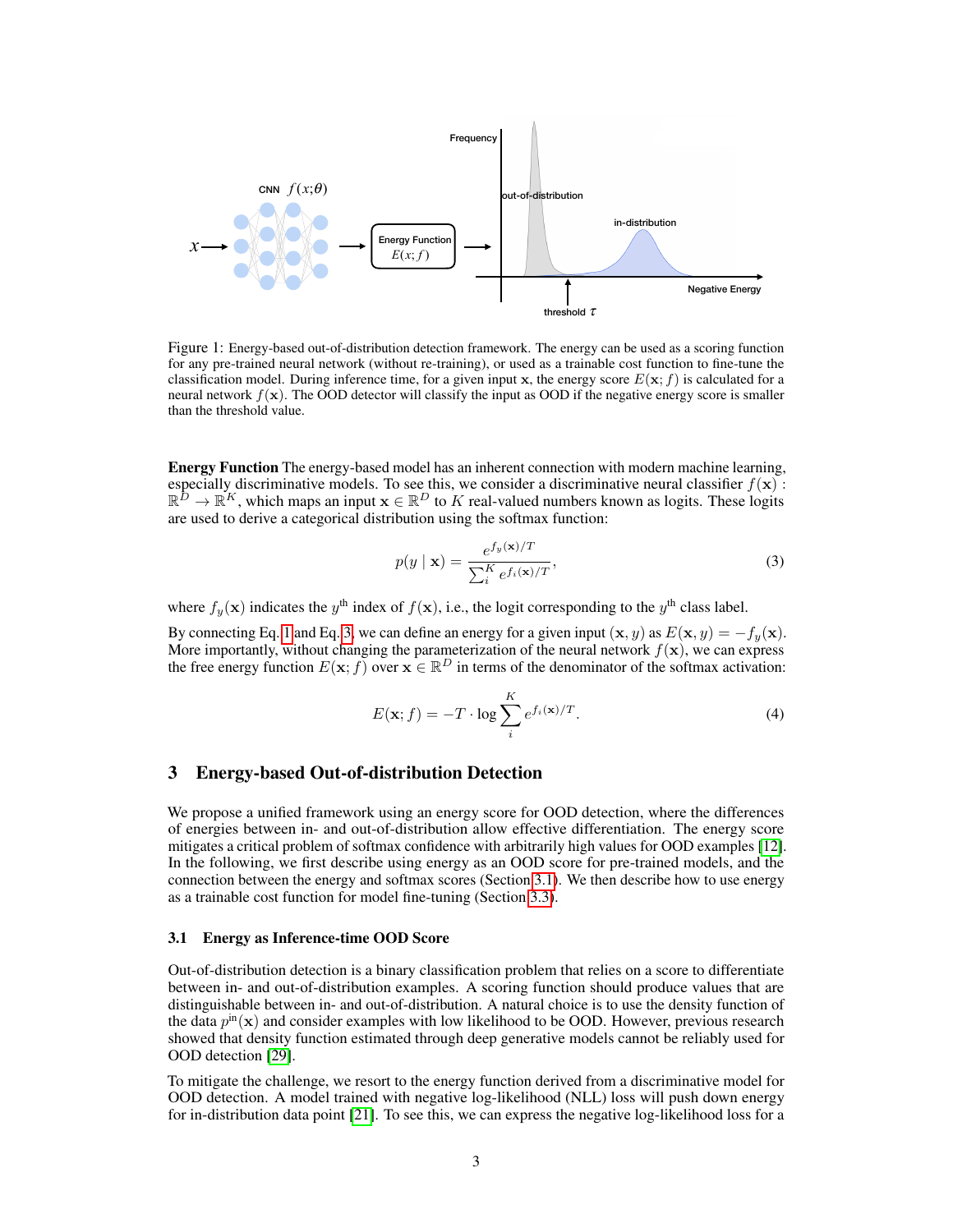model trained on in-distribution data  $(\mathbf{x}, y) \sim P^{\text{in}}$ :

$$
\mathcal{L}_{\text{nll}} = \mathbb{E}_{(\mathbf{x}, y) \sim P^{\text{in}}} \big( -\log \frac{e^{f_y(\mathbf{x})/T}}{\sum_{j=1}^K e^{f_j(\mathbf{x})/T}} \big). \tag{5}
$$

By defining the energy  $E(\mathbf{x}, y) = -f_y(\mathbf{x})$ , the NLL loss can be rewritten as:

$$
\mathcal{L}_{\text{nll}} = \mathbb{E}_{(\mathbf{x},y)\sim P^{\text{in}}} \left( \frac{1}{T} \cdot E(\mathbf{x},y) + \log \sum_{j=1}^{K} e^{-E(\mathbf{x},j)/T} \right). \tag{6}
$$

The first term pushes down the energy of the ground truth answer  $y$ . The second contrastive term can be interpreted as the Free Energy (log partition function) of the ensemble of energies. The contrastive term causes the energy of the ground truth answer  $y$  to be pulled down, whereas the energies of all the other labels to be pulled up. This can be seen in the expression of the gradient for a single example:

$$
\frac{\partial \mathcal{L}_{\text{nl}}(\mathbf{x}, y; \theta)}{\partial \theta} = \frac{1}{T} \frac{\partial E(\mathbf{x}, y)}{\partial \theta} \n- \frac{1}{T} \sum_{j=1}^{K} \frac{\partial E(\mathbf{x}, y)}{\partial \theta} \frac{e^{-E(\mathbf{x}, y)/T}}{\sum_{j=1}^{K} e^{-E(\mathbf{x}, j)/T}} \n= \frac{1}{T} \left( \underbrace{\frac{\partial E(\mathbf{x}, y)}{\partial \theta} (1 - p(Y = y) | \mathbf{x})}_{\downarrow \text{ energy push down for } y} \right. \n- \underbrace{\sum_{j \neq y} \frac{\partial E(\mathbf{x}, j)}{\partial \theta} p(Y = j | \mathbf{x})}_{\uparrow \text{ energy pull up for other labels}}.
$$

Moreover, the energy score  $E(\mathbf{x}; f)$  defined in Eq. [4](#page-2-3) is a smooth approximation of  $-f_y(\mathbf{x}) = E(\mathbf{x}, y)$ , which is dominated by the ground truth label  $y$  among all labels. Therefore, the NLL loss overall pushes down the energy  $E(\mathbf{x}; f)$  of in-distribution data.

Given the characteristics of energy, we propose using the energy function  $E(\mathbf{x}; f)$  in Eq. [4](#page-2-3) for OOD detection:

$$
g(\mathbf{x}; \tau, f) = \begin{cases} 0 & \text{if } -E(\mathbf{x}; f) \le \tau, \\ 1 & \text{if } -E(\mathbf{x}; f) > \tau, \end{cases}
$$
(7)

where  $\tau$  is the energy threshold. Examples with higher energies are considered as OOD inputs and vice versa. In practice, we choose the threshold using in-distribution data so that a high fraction of inputs are correctly classified by the OOD detector  $g(x)$ . Here we use negative energy scores,  $-E(\mathbf{x}; f)$ , to align with the conventional definition where positive (in-distribution) samples have higher scores. The energy score is non-probabilistic, which can be conveniently calculated via the logsumexp operator.

#### 3.2 Energy Score vs. Softmax Score

Our method can be used as a simple and effective replacement for the softmax confidence score [\[13\]](#page-10-0) for any pre-trained neural network. To see this, we first derive a mathematical connection between the energy score and the softmax confidence score:

$$
\max_{y} p(y | \mathbf{x}) = \max_{y} \frac{e^{f_y(\mathbf{x})}}{\sum_{i} e^{f_i(\mathbf{x})}} = \frac{e^{f^{\max}(\mathbf{x})}}{\sum_{i} e^{f_i(\mathbf{x})}}
$$

$$
= \frac{1}{\sum_{i} e^{f_i(\mathbf{x}) - f^{\max}(\mathbf{x})}}
$$

$$
\implies \log \max_{y} p(y | \mathbf{x}) = E(\mathbf{x}; f(\mathbf{x}) - f^{\max}(\mathbf{x}))
$$

$$
= \underbrace{E(\mathbf{x}; f)}_{\downarrow \text{ for in-dist } \mathbf{x}} + \underbrace{f^{\max}(\mathbf{x})}_{\uparrow \text{ for in-dist } \mathbf{x}},
$$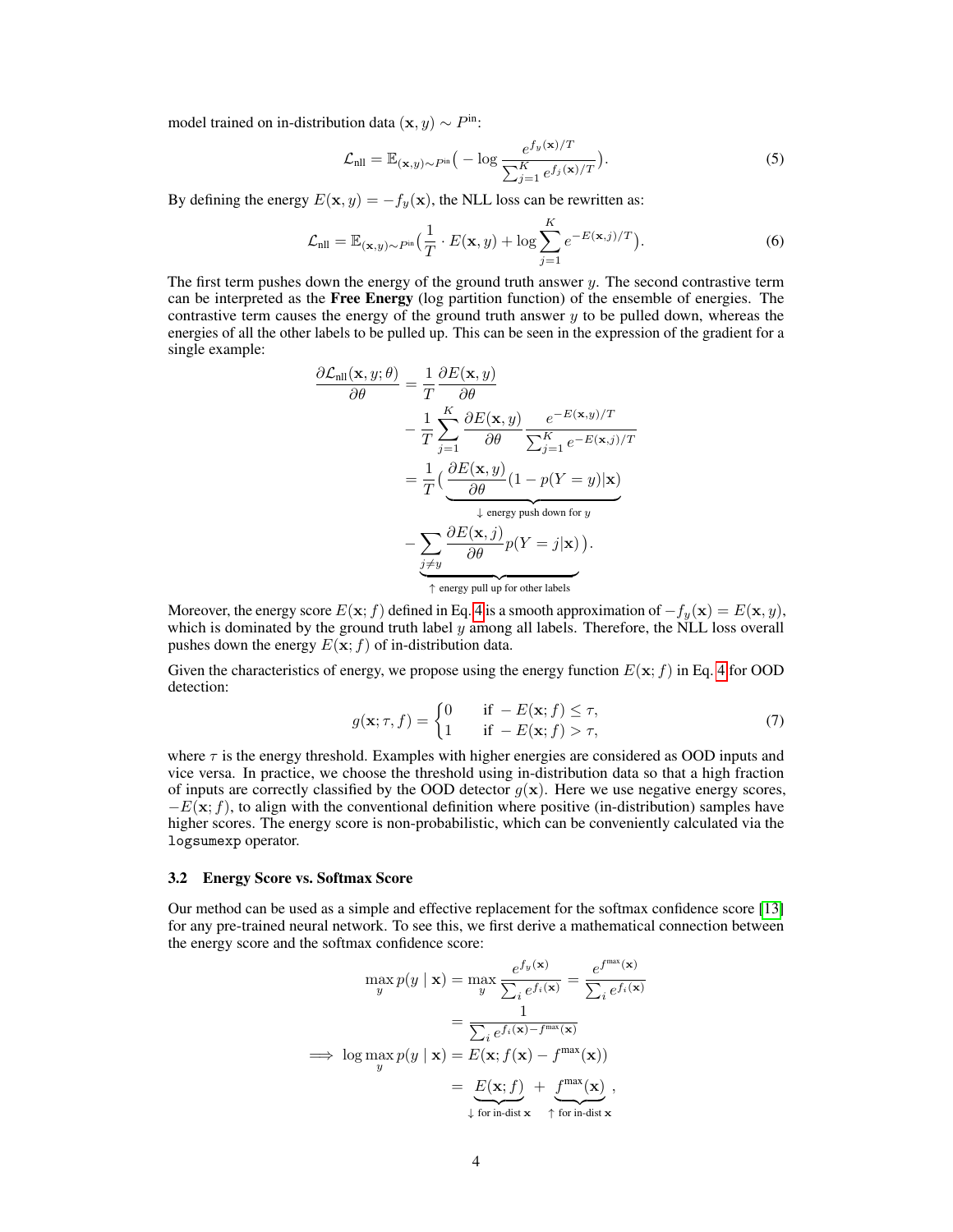

<span id="page-4-1"></span>Figure 2: (a) Softmax and (b) logit outputs of two samples calculated on a CIFAR-10 pre-trained WideResNet. The out-of-distribution sample is from SVHN. For (a), the softmax confidence scores are 1.0 and 0.99 for the inand out-of-distribution examples. In contrast, the energy scores calculated from logit are  $E(\mathbf{x}_{in}) = -11.19$ ,  $E(\mathbf{x}_{out}) = -7.11$ . While softmax confidence scores are almost identical for in- and out-distribution samples, energy scores provide more meaningful information with which to differentiate them.

when  $T = 1$ . This reveals that the log of the softmax confidence score is in fact equivalent to a special case of the free energy score, where all the logits are shifted by their maximum logit value. Since  $f^{\text{max}}(\mathbf{x})$  tends to be higher and  $E(\mathbf{x}; f)$  tends to be lower for in-distribution data, the shifting results in a *biased scoring function* that is no longer suitable for OOD detection. As a result, the softmax confidence score is less able to reliably distinguish in- and out-of-distribution examples.

To illustrate with a real example, Figure [2](#page-4-1) shows one example from the SVHN dataset (OOD) and another example from the in-distribution data CIFAR-10. While their softmax confidence scores are almost identical (1.0 vs 0.99), the negative energy scores are more distinguishable (11.19 vs. 7.11). Thus, working in the original logit space (energy score) instead of the shifted logit space (softmax score) yields more useful information for each sample. We show in our experimental results in Section [4.2](#page-6-0) that energy score is a superior metric for OOD detection than the softmax score.

#### <span id="page-4-0"></span>3.3 Energy-bounded Learning for OOD Detection

While energy score can be useful for a pre-trained neural network, the energy gap between in- and out-of-distribution might not always be optimal for differentiation. Therefore, we also propose an energy-bounded learning objective, where the neural network is fine-tuned to *explicitly* create an energy gap by assigning lower energies to the in-distribution data, and higher energies to the OOD data. The learning process allows greater flexibility in contrastively shaping the energy surface, resulting in more distinguishable in- and out-of-distribution data. Specifically, our energy-based classifier is trained using the following objective:

$$
\min_{\theta} \quad \mathbb{E}_{(\mathbf{x},y) \sim \mathcal{D}_{\text{in}}^{\text{train}}}[-\log F_y(\mathbf{x})] + \lambda \cdot L_{\text{energy}} \tag{8}
$$

where  $F(\mathbf{x})$  is the softmax output of the classification model and  $\mathcal{D}_{\text{in}}^{\text{train}}$  is the in-distribution training data. The overall training objective combines the standard cross-entropy loss, along with a regularization loss defined in terms of energy:

$$
L_{\text{energy}} = \mathbb{E}_{(\mathbf{x}_{\text{in}}, y) \sim \mathcal{D}_{\text{in}}^{\text{train}}}(\max(0, E(\mathbf{x}_{\text{in}}) - m_{\text{in}}))^2
$$
\n(9)

$$
+\mathbb{E}_{\mathbf{x}_{out}\sim\mathcal{D}_{out}^{train}}(\max(0, m_{out} - E(\mathbf{x}_{out})))^{2}
$$
 (10)

where  $\mathcal{D}_{out}^{train}$  is the unlabeled auxiliary OOD training data [\[40\]](#page-11-0). In particular, we regularize the energy using two squared hinge loss terms<sup>[2](#page-4-2)</sup> with separate margin hyperparameters  $m_{\text{in}}$  and  $m_{\text{out}}$ . In one term, the model penalizes in-distribution samples that produce energy higher than the specified margin parameter  $m_{\text{in}}$ . Similarly, in another term, the model penalizes the out-of-distribution samples with

<span id="page-4-2"></span><sup>&</sup>lt;sup>2</sup>We also explored using a hinge loss such as max $(0, E(\mathbf{x}_{in}) - E(\mathbf{x}_{out}) + m)$  through a single constant margin parameter m. While the difference between  $E(\mathbf{x}_{in})$  and  $E(\mathbf{x}_{out})$  can be stable, their values do not stabilize. Optimization is more flexible and the training process is more stable with two separate hinge loss terms.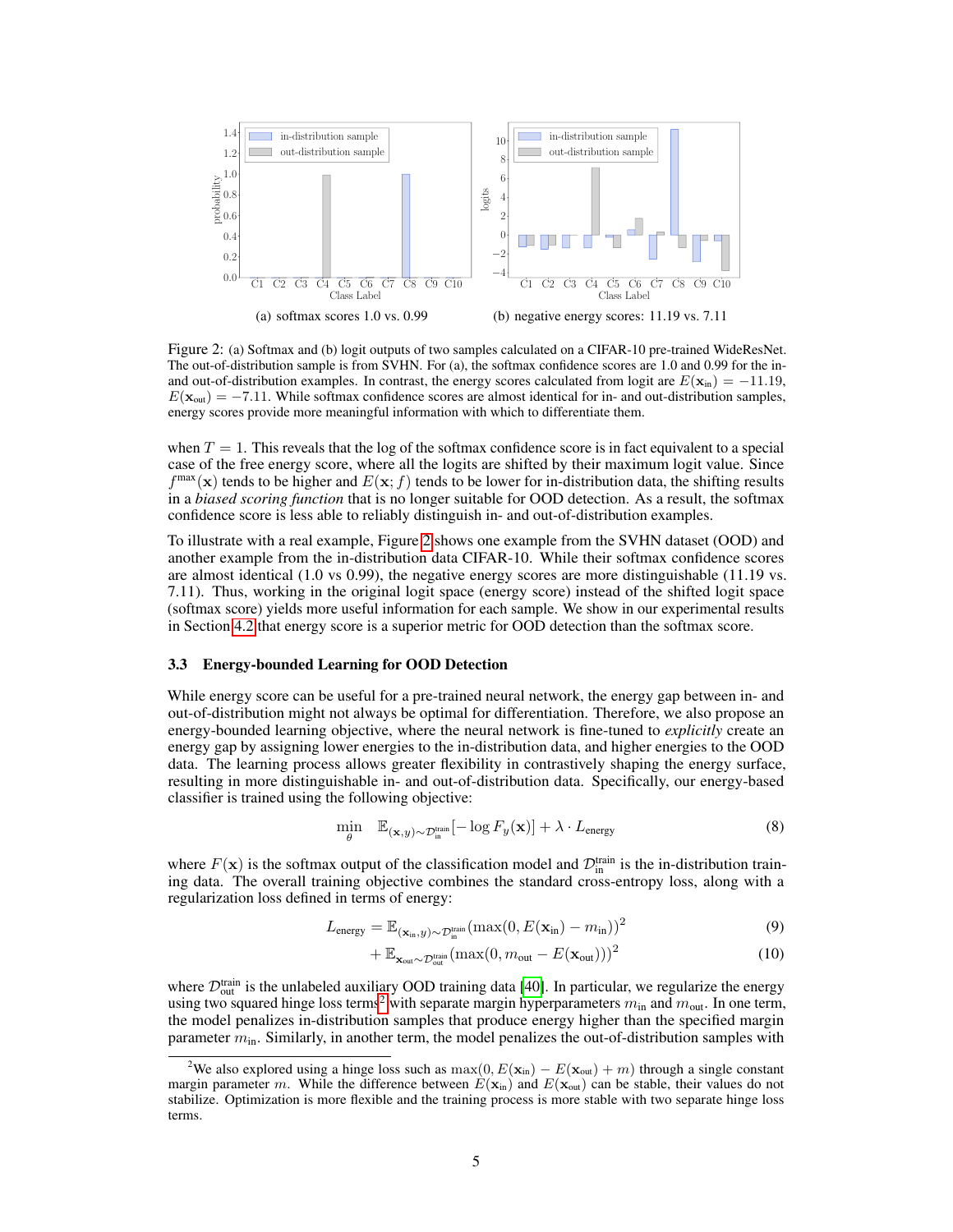<span id="page-5-4"></span><span id="page-5-3"></span>

<span id="page-5-2"></span>Figure 3: (a & b) Distribution of softmax scores vs. energy scores from pre-trained WideResNet. We contrast the score distribution from fine-tuned models using Outlier Exposure [\[14\]](#page-10-8) (c) and our energy-bounded learning (d). We use negative energy scores for  $(b \& d)$  to align with the convention that positive (in-distribution) samples have higher scores. Using energy score leads to an overall smoother distribution (b & d), and is less susceptible to the spiky distribution that softmax exhibits for in-distribution data (a  $\& c$ ).

energy lower than the margin parameter  $m_{\text{out}}$ . In other words, the loss function penalizes the samples with energy  $E(\mathbf{x}) \in [m_{in}, m_{out}]$ . Once the model is fine-tuned, the downstream OOD detection is similar to our description in Section [3.1.](#page-2-2)

# <span id="page-5-0"></span>4 Experimental Results

In this section, we describe our experimental setup (Section [4.1\)](#page-5-1) and demonstrate the effectiveness of our method on a wide range of OOD evaluation benchmarks. We also conduct an ablation analysis that leads to an improved understanding of our approach (Section [4.2\)](#page-6-0).

#### <span id="page-5-1"></span>4.1 Setup

In-distribution Datasets We use the SVHN [\[30\]](#page-10-10), CIFAR-10 [\[19\]](#page-10-11), and CIFAR-100 [\[19\]](#page-10-11) datasets as in-distribution data. We use the standard split, and denote the training and test set by  $D_{\text{in}}^{\text{train}}$  and  $D_{\text{in}}^{\text{test}}$ , respectively.

Out-of-distribution Datasets For the OOD test dataset  $\mathcal{D}_{out}^{\text{test}}$ , we use six common benchmarks: Textures [\[5\]](#page-9-5), SVHN [\[30\]](#page-10-10), Places365 [\[51\]](#page-12-0), LSUN-Crop [\[48\]](#page-11-1), LSUN-Resize [\[48\]](#page-11-1), and iSUN [\[47\]](#page-11-2). The pixel values of all the images are normalized through z-normalization in which the parameters are dependent on the network type. For the auxiliary outlier dataset, we use 80 Million Tiny Images [\[40\]](#page-11-0), which is a large-scale, diverse dataset scraped from the web. We remove all examples in this dataset that appear in CIFAR-10 and CIFAR-100.

Evaluation Metrics We measure the following metrics: (1) the false positive rate (FPR95) of OOD examples when true positive rate of in-distribution examples is at 95%; (2) the area under the receiver operating characteristic curve (AUROC); and (3) the area under the precision-recall curve (AUPR).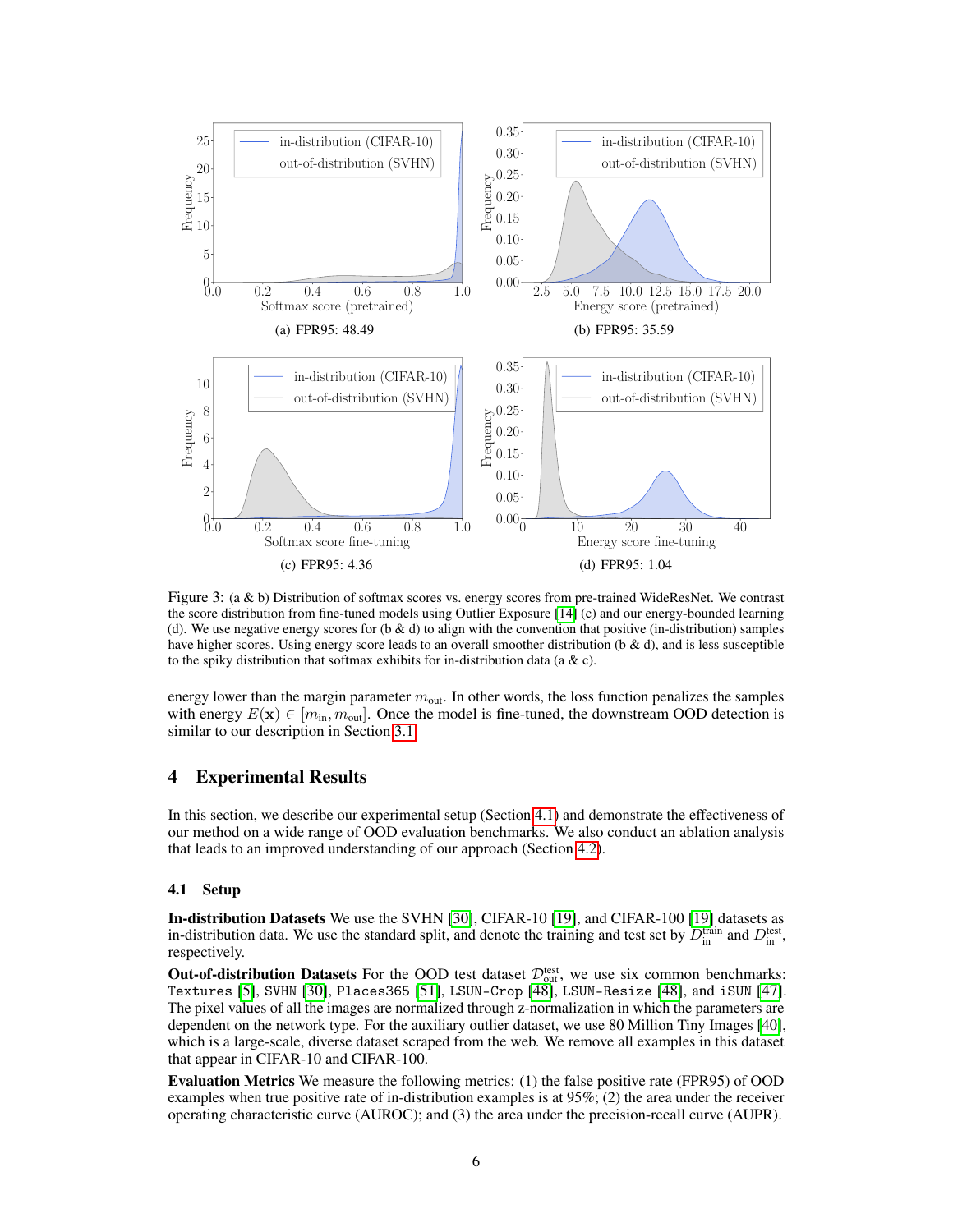|                           |            | <b>OOD</b>                            | <b>FPR95</b>                                | <b>AUROC</b>  | <b>AUPR</b>   |  |
|---------------------------|------------|---------------------------------------|---------------------------------------------|---------------|---------------|--|
| $\mathcal{D}_{in}^{test}$ | fine-tune? | dataset<br>$\mathcal{D}_{out}^{test}$ | ↓                                           | 木             | ↑             |  |
|                           | Х          |                                       | Softmax score [13] / Energy score (ours)    |               |               |  |
| WideResNet                |            | iSUN                                  | 56.03 / 33.68                               | 89.83/92.62   | 97.74 / 98.27 |  |
| CIFAR-10                  |            | Places 365                            | 59.48 / 40.14                               | 88.20 / 89.89 | 97.10 / 97.30 |  |
|                           |            | Texture                               | 59.28 / 52.79                               | 88.50/85.22   | 97.16 / 95.41 |  |
|                           |            | <b>SVHN</b>                           | 48.49 / 35.59                               | 91.89 / 90.96 | 98.27 / 97.64 |  |
|                           |            | LSUN-Crop                             | 30.80 / 8.26                                | 95.65 / 98.35 | 99.13/99.66   |  |
|                           |            | <b>LSUN-Resize</b>                    | 52.15 / 27.58                               | 91.37 / 94.24 | 98.12/98.67   |  |
|                           |            | average                               | 51.04 / 33.01                               | 90.90 / 91.88 | 97.92 / 97.83 |  |
|                           |            |                                       | OE fine-tune [14] / Energy fine-tune (ours) |               |               |  |
| WideResNet                |            | iSUN                                  | 6.32 / 1.60                                 | 98.85 / 99.33 | 99.77 / 99.87 |  |
|                           |            | Places 365                            | 19.07 / 9.00                                | 96.16 / 97.48 | 99.06 / 99.35 |  |
| CIFAR-10                  |            | Texture                               | 12.94 / 5.34                                | 97.73 / 98.56 | 99.52 / 99.68 |  |
|                           |            | <b>SVHN</b>                           | 4.36 / 1.04                                 | 98.63 / 99.41 | 99.74 / 99.89 |  |
|                           |            | LSUN-Crop                             | 2.89/1.67                                   | 99.49 / 99.32 | 99.90 / 99.86 |  |
|                           |            | <b>LSUN-Resize</b>                    | 5.59/1.25                                   | 98.94 / 99.39 | 99.79 / 99.88 |  |
|                           |            | average                               | 8.53/3.32                                   | 98.30 / 98.92 | 99.63 / 99.75 |  |

<span id="page-6-1"></span>Table 1: OOD detection performance comparison using softmax-based vs. energy-based approaches. We use WideResNet [\[49\]](#page-11-3) to train on the in-distribution dataset CIFAR-10. We show results for both using the pretrained model (top) and applying fine-tuning (bottom). All values are percentages. ↑ indicates larger values are better, and ↓ indicates smaller values are better. Bold numbers are superior results.

Training Details We use WideResNet [\[49\]](#page-11-3) to train the image classification models. For energy fine-tuning, the weight  $\lambda$  of  $L_{\text{energy}}$  is 0.1. We use the same training setting as in Hendryks et al. [\[14\]](#page-10-8), where the number of epochs is 10, the initial learning rate is 0.001 with cosine decay [\[26\]](#page-10-12), and the batch size is 128 for in-distribution data and 256 for unlabeled OOD training data. We use the validation set as in Hendrycks et al. [\[14\]](#page-10-8) to determine the hyperparameters:  $m_{\text{in}}$  is chosen from  $\{-3, -5, -7\}$ , and  $m_{\text{out}}$  is chosen from  $\{-15, -19, -23, -27\}$  that minimize FPR95. The ranges of  $m<sub>in</sub>$  and  $m<sub>out</sub>$  can be chosen around the mean of energy scores from a pre-trained model for in- and out-of-distribution samples respectively. We provide the optimal margin parameters in Appendix [B.](#page-13-0)

#### <span id="page-6-0"></span>4.2 Results

Does energy-based OOD detection work better than the softmax-based approach? We begin by assessing the improvement of energy score over the softmax score. Table [1](#page-6-1) contains a detailed comparison for CIFAR-10. For inference-time OOD detection (without fine-tuning), we compare with the softmax confidence score baseline [\[13\]](#page-10-0). We show that using energy score reduces the average FPR95 by 18.03% compared to the baseline on CIFAR-10. Additional results on SVHN as in-distribution data are provided in Table [6,](#page-15-0) where we show the energy score consistently outperforms the softmax score by 8.69% (FPR95).

We also consider energy fine-tuning and compare with Outlier Exposure (OE) [\[14\]](#page-10-8), which regularizes the softmax probabilities to be uniform distribution for outlier training data. For both approaches, we fine-tune on the same data and use the same training configurations in terms of learning rate and batch size. Our energy fine-tuned model reduces the FPR95 by 5.20% on CIFAR-10 compared to OE. The improvement is more pronounced on complex datasets such as CIFAR-100, where we show a 10.55% improvement over OE.

To gain further insights, we compare the energy score distribution for in- and out-of-distribution data. Figure [3](#page-5-2) compares the energy and softmax score histogram distributions, derived from pre-trained as well as fine-tuned networks. The energy scores calculated from a pre-trained network on both training and OOD data naturally form smooth distributions (see Figure [3\(b\)\)](#page-5-3). In contrast, softmax scores for both in- and out-of-distribution data concentrate on high values, as shown in Figure [3\(a\).](#page-5-4) Overall our experiments show that using energy makes the scores more distinguishable between inand out-of-distributions, and as a result, enables more effective OOD detection.

How does our approach compare to competitive OOD detection methods? In Table [2,](#page-7-1) we compare our work against discriminative OOD detection methods that are competitive in literature. All the numbers reported are averaged over six OOD test datasets. We provide detailed results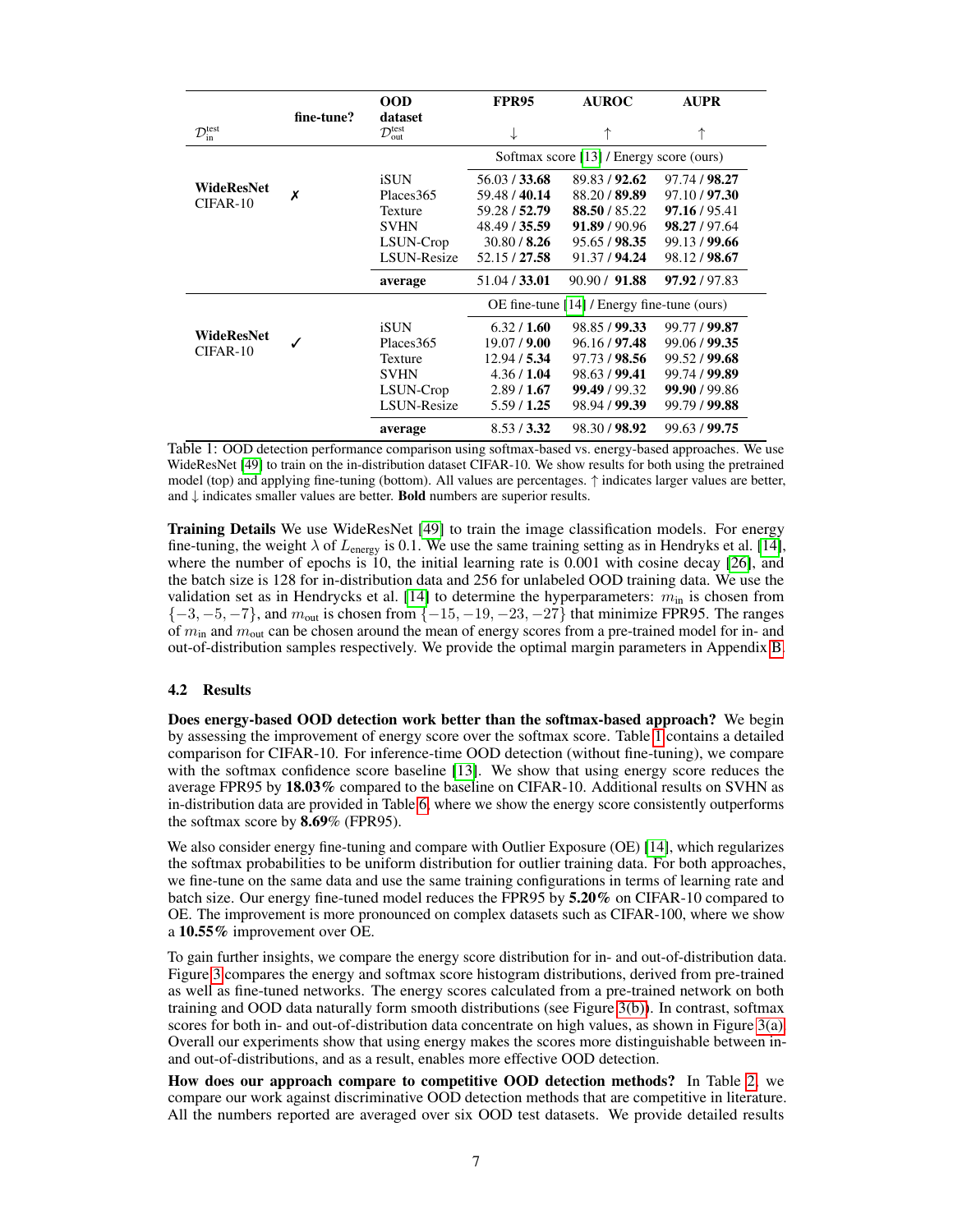|                                         |                           | <b>FPR95</b> | <b>AUROC</b> | <b>AUPR</b> | In-dist           |
|-----------------------------------------|---------------------------|--------------|--------------|-------------|-------------------|
| $\mathcal{D}_{\text{in}}^{\text{test}}$ | Method                    |              |              |             | <b>Test Error</b> |
|                                         |                           |              |              |             | N                 |
|                                         | Softmax score [13]        | 51.04        | 90.90        | 97.92       | 5.16              |
|                                         | Energy score (ours)       | 33.01        | 91.88        | 97.83       | 5.16              |
| <b>CIFAR-10</b>                         | <b>ODIN</b> [24]          | 35.71        | 91.09        | 97.62       | 5.16              |
| (WideResNet)                            | Mahalanobis [23]          | 37.08        | 93.27        | 98.49       | 5.16              |
|                                         | <b>OE</b> [14]            | 8.53         | 98.30        | 99.63       | 5.32              |
|                                         | Energy fine-tuning (ours) | 3.32         | 98.92        | 99.75       | 4.87              |
|                                         | Softmax score [13]        | 80.41        | 75.53        | 93.93       | 24.04             |
|                                         | Energy score (ours)       | 73.60        | 79.56        | 94.87       | 24.04             |
| <b>CIFAR-100</b><br>(WideResNet)        | <b>ODIN</b> [24]          | 74.64        | 77.43        | 94.23       | 24.04             |
|                                         | Mahalanobis [23]          | 54.04        | 84.12        | 95.88       | 24.04             |
|                                         | <b>OE</b> [14]            | 58.10        | 85.19        | 96.40       | 24.30             |
|                                         | Energy fine-tuning (ours) | 47.55        | 88.46        | 97.10       | 24.58             |

<span id="page-7-1"></span>Table 2: Comparison with discriminative-based OOD detection methods. ↑ indicates larger values are better, and ↓ indicates smaller values are better. All values are percentages and are averaged over the six OOD test datasets described in section [4.1.](#page-5-1) Bold numbers are superior results. Detailed results for each OOD test dataset can be found in Appendix [A.](#page-13-1)

for each dataset in Appendix [A.](#page-13-1) We note that existing approaches using a pre-trained model have hyperparameters that need to be tuned, sometimes with the help of additional data and a classifier to be trained (such as Mahalanobis [\[23\]](#page-10-3)). In contrast, using an energy score on a pre-trained network is parameter-free, easy to use and deploy, and in many cases, achieves comparable or even better performance than ODIN [\[24\]](#page-10-13).

In Table [3,](#page-8-1) we also compare with state-of-the-art hybrid models that incorporated generative modeling [\[8,](#page-9-6) [11,](#page-9-2) [18\]](#page-10-14). These approaches are stronger baselines than pure generative-modeling-based OOD detection methods [\[4,](#page-9-7) [29,](#page-10-9) [34\]](#page-11-4), due to the use of labeling information during training. In both cases (with and without fine-tuning), our energy-based method outperforms hybrid models.

How does temperature scaling affect the energy-based OOD detector? Previous work ODIN [\[24\]](#page-10-13) showed both empirically and theoretically that temperature scaling improves out-of-distribution detection. Inspired by this, we also evaluate how the temperature parameter  $T$  affects the performance of our energy-based detector. Applying a temperature  $T > 1$  rescales the logit vector  $f(\mathbf{x})$  by  $1/T$ . Figure [4](#page-15-1) in [A](#page-13-1)ppendix A shows how the FPR95 changes as we increase the temperature from  $T = 1$ to  $T = 1000$ . Interestingly, using larger T leads to more uniformly distributed predictions and makes the energy scores less distinguishable between in- and out-of-distribution examples. Our result means that the energy score can be used parameter-free by simply setting  $T = 1$ .

How do the margin parameters affect the performance? Figure [4\(b\)](#page-15-2) shows how the performance of energy fine-tuning (measured by FPR) changes with different margin parameters of  $m_{\text{in}}$  and  $m_{\text{out}}$  on WideResNet. Overall the method is not very sensitive to  $m_{\text{out}}$  in the range chosen. As expected, imposing too small of an energy margin  $m_{\text{in}}$  for in-distribution data may lead to difficulty in optimization and degradation in performance.

Does energy fine-tuning affect the classification accuracy of the neural network? For the inference-time use case, our method does not change the parameters of the pre-trained neural network  $f(x)$  and preserves its accuracy. For energy fine-tuned models, we compare classification accuracy of  $f(\mathbf{x})$  with other methods in Table [2.](#page-7-1) When trained on WideResNet with CIFAR-10 as in-distribution, our energy fine-tuned model achieves a test error of 4.98% on CIFAR-10, compared to the OE fine-tuned model's 5.32% and the pre-trained model's 5.16%. Overall this fine-tuning leads to improved OOD detection performance while maintaining almost comparable classification accuracy on in-distribution data.

## <span id="page-7-0"></span>5 Related Work

Out-of-distribution uncertainty for pre-trained models The softmax confidence score has become a common baseline for OOD detection [\[13\]](#page-10-0). A theoretical investigation [\[12\]](#page-9-4) shows that neural networks with ReLU activation can produce arbitrarily high softmax confidence for OOD inputs. DeVries and Taylor [\[6\]](#page-9-8) propose to learn the confidence score by attaching an auxiliary branch to a pre-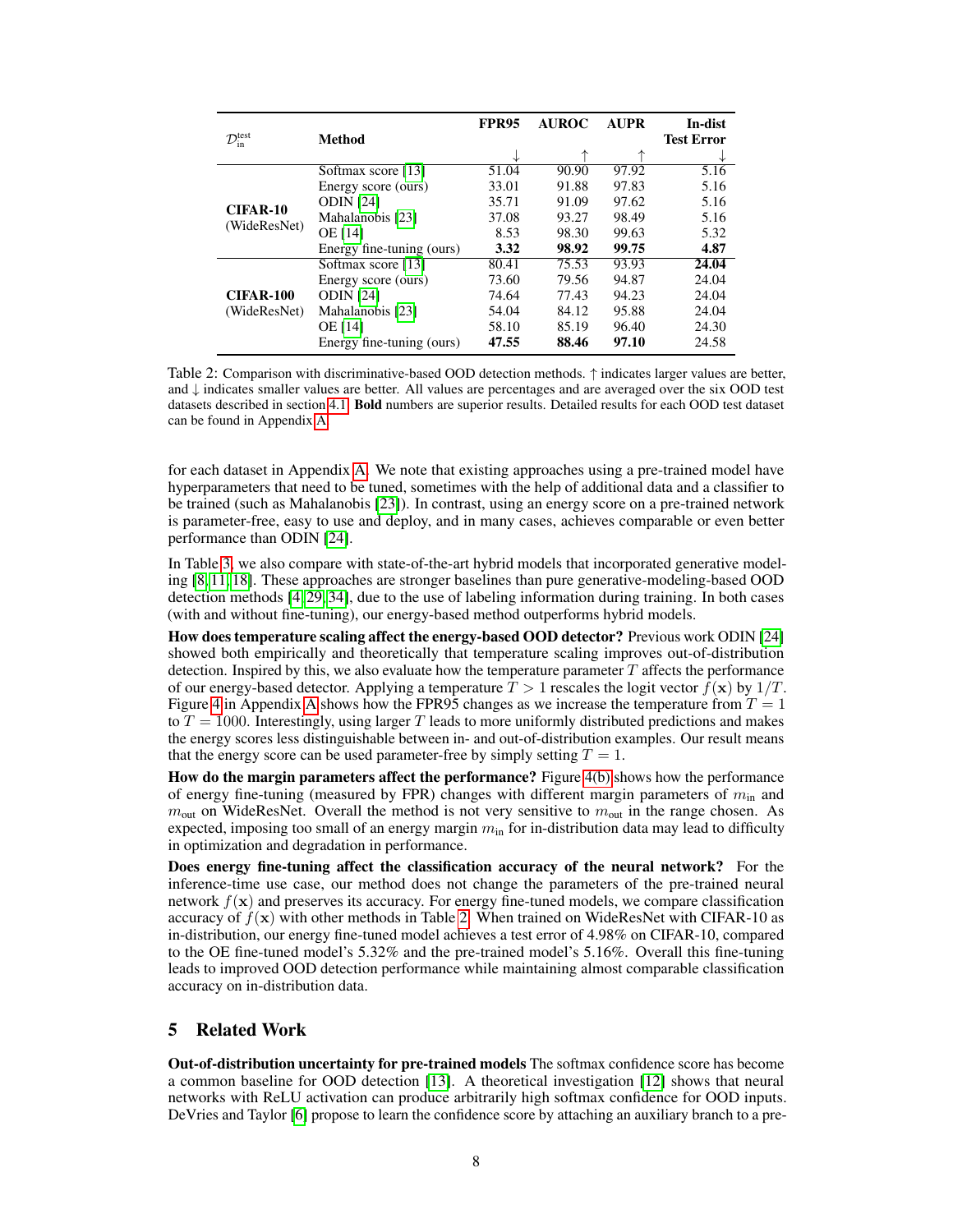| $\mathcal{D}_\text{in}^\text{test}$ | Method                      | pre-trained? | <b>SVHN</b> | <b>CIFAR-100</b> | CelebA |
|-------------------------------------|-----------------------------|--------------|-------------|------------------|--------|
| <b>CIFAR-10</b>                     | Class-conditional Glow [18] |              | 0.64        | 0.65             | 0.54   |
|                                     | IGEBM [8]                   |              | 0.43        | 0.54             | 0.69   |
|                                     | JEM-softmax [11]            |              | 0.89        | 0.87             | 0.79   |
|                                     | JEM-likelihood [11]         |              | 0.67        | 0.67             | 0.75   |
|                                     | Energy score (ours)         |              | 0.91        | 0.87             | 0.78   |
|                                     | Energy fine-tuning (ours)   |              | 0.99        | 0.94             | 1.00   |

<span id="page-8-1"></span>Table 3: Comparison with generative-based models for OOD detection. Values are AUROC.

trained classifier and deriving an OOD score. However, previous methods are either computationally expensive or require tuning many hyper-parameters. In contrast, in our work, the energy score can be used as a parameter-free measurement, which is easy to use in an OOD-agnostic setting.

Out-of-distribution detection with model fine-tuning While it is impossible to anticipate the exact OOD test distribution, previous methods have explored using artificially synthesized data from GANs [\[22\]](#page-10-15) or unlabeled data [\[14\]](#page-10-8) as auxiliary OOD training data. Auxiliary data allows the model to be explicitly regularized through fine-tuning, producing lower confidence on anomalous examples [\[2,](#page-9-0) [9,](#page-9-9) [27,](#page-10-16) [28,](#page-10-5) [38\]](#page-11-5). A loss function is used to force the predictive distribution of OOD samples toward uniform distribution [\[14,](#page-10-8)[22\]](#page-10-15). Recently, Mohseni et al. [\[28\]](#page-10-5) explore training by adding additional background classes for OOD score. Chen et al. [\[3\]](#page-9-1) propose informative outlier mining by selectively training on auxiliary OOD data that induces uncertain OOD scores, which improves the OOD detection performance on both clean and perturbed adversarial OOD inputs. In our work, we instead regularize the network to produce higher energy on anomalous inputs. Our approach does not alter the semantic class space and can be used both with and without auxiliary OOD data.

Generative Modeling Based Out-of-distribution Detection. Generative models [\[7,](#page-9-10) [17,](#page-10-17) [35,](#page-11-6) [39,](#page-11-7) [41\]](#page-11-8) can be alternative approaches for detecting OOD examples, as they directly estimate the in-distribution density and can declare a test sample to be out-of-distribution if it lies in the low-density regions. However, as shown by Nalisnick et al. [\[29\]](#page-10-9), deep generative models can assign a high likelihood to out-of-distribution data. Deep generative models can be more effective for out-of-distribution detection using improved metrics [\[4\]](#page-9-7), including the likelihood ratio [\[34,](#page-11-4) [37\]](#page-11-9). Though our work is based on discriminative classification models, we show that energy scores can be theoretically interpreted from a data density perspective. More importantly, generative-based models can be prohibitively challenging to train and optimize, especially on large and complex datasets. In contrast, our method relies on a discriminative classifier, which can be much easier to optimize using standard SGD. Our method therefore inherits the merits of generative-based approaches, while circumventing the difficult optimization process in training generative models.

Energy-based learning Energy-based machine learning models date back to Boltzmann machines [\[1,](#page-9-11) [36\]](#page-11-10), networks of units with an energy defined for the overall network. Energy-based learning [\[21,](#page-10-7) [32,](#page-11-11) [33\]](#page-11-12) provides a unified framework for many probabilistic and non-probabilistic approaches to learning. Recent work [\[50\]](#page-11-13) also demonstrated using energy functions to train GANs [\[10\]](#page-9-12), where the discriminator uses energy values to differentiate between real and generated images. Xie et al. [\[43\]](#page-11-14) first showed that a generative random field model can be derived from a discriminative neural networks. In subsequent works, Xie et al. [\[42,](#page-11-15) [44–](#page-11-16)[46\]](#page-11-17) explored using EBMs for video generation and 3D shape pattern generation. While Grathwohl et al. [\[11\]](#page-9-2) explored using JEM for OOD detection, their optimization objective estimates the joint distribution  $p(x, y)$  from a generative perspective; they use standard probabilistic scores in downstream OOD detection. In contrast, our training objective is purely discriminative, and we show that non-probabilistic energy scores can be directly used as a scoring function for OOD detection. Moreover, JEM requires estimating the normalized densities, which can be challenging and unstable to compute. In contrast, our formulation does not require proper normalization and allows greater flexibility in optimization. Perhaps most importantly, our training objective directly optimizes for the energy gap between in- and out-of-distribution, which fits naturally with the proposed OOD detector that relies on energy score.

#### <span id="page-8-0"></span>6 Conclusion and Outlook

In this work, we propose an energy-based framework for out-of-distribution detection. We show that energy score is a simple and promising replacement of the softmax confidence score. The key idea is to use a non-probabilistic energy function that attributes lower values to in-distribution data and higher values to out-of-distribution data. Unlike softmax confidence scores, the energy scores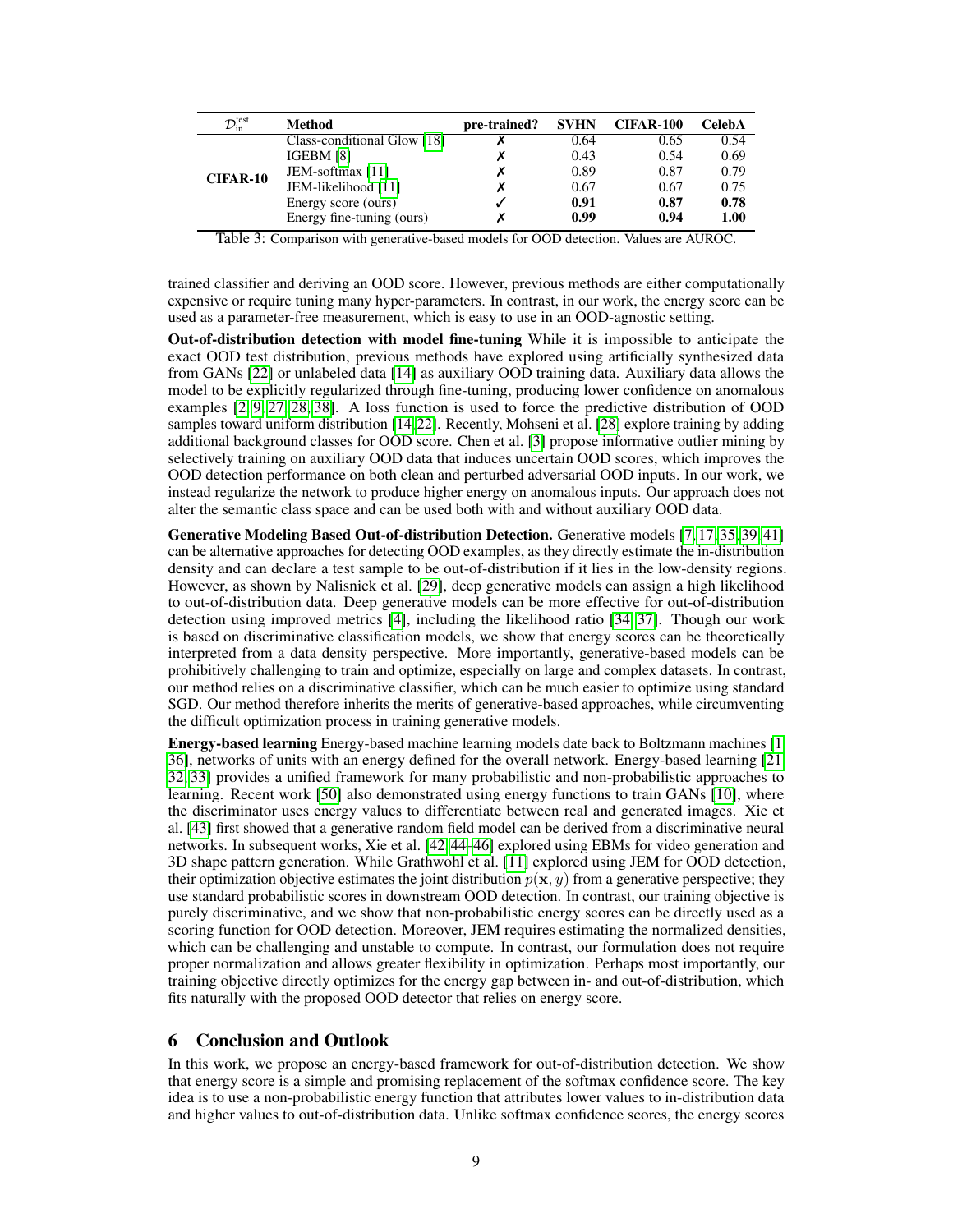are provably aligned with the density of inputs, and as a result, yield substantially improved OOD detection performance. For future work, we would like to explore using energy-based OOD detection beyond image classification tasks. Our approach can be valuable to other machine learning tasks such as active learning. We hope future research will increase the attention toward a broader view of OOD uncertainty estimation from an energy-based perspective.

## <span id="page-9-3"></span>7 Broader Impact

Our project aims to improve the dependability and trustworthiness of modern machine learning models. This stands to benefit a wide range of fields and societal activities. We believe out-ofdistribution uncertainty estimation is an increasingly critical component of systems that range from consumer and business applications (e.g., digital content understanding) to transportation (e.g., driver assistance systems and autonomous vehicles), and to health care (e.g., rare disease identification). Through this work and by releasing our code, we hope to provide machine learning researchers a new methodological perspective and offer machine learning practitioners an easy-to-use tool that renders safety against anomalies in the open world. While we do not anticipate any negative consequences to our work, we hope to continue to improve and build on our framework in future work.

## Acknowledgement

The research at UC Davis was supported by an NVIDIA gift and their donation of a DGX Station. Research at UW-Madison is partially supported by the Office of the Vice Chancellor for Research and Graduate Education with funding from the Wisconsin Alumni Research Foundation (WARF).

### References

- <span id="page-9-11"></span>[1] David H. Ackley, Geoffrey E. Hinton, and Terrence J. Sejnowski. A learning algorithm for Boltzmann machines. *Cognitive Science*, 9(1):147–169, 1985.
- <span id="page-9-0"></span>[2] Petra Bevandić, Ivan Krešo, Marin Oršić, and Siniša Šegvić. Discriminative out-of-distribution detection for semantic segmentation. *arXiv preprint arXiv:1808.07703*, 2018.
- <span id="page-9-1"></span>[3] Jiefeng Chen, Yixuan Li, Xi Wu, Yingyu Liang, and Somesh Jha. Informative outlier matters: Robustifying out-of-distribution detection using outlier mining. *arXiv preprint arXiv:2006.15207*, 2020.
- <span id="page-9-7"></span>[4] Hyunsun Choi and Eric Jang. WAIC, but why? Generative ensembles for robust anomaly detection. *arXiv preprint arXiv:1810.01392*, 2018.
- <span id="page-9-5"></span>[5] Mircea Cimpoi, Subhransu Maji, Iasonas Kokkinos, Sammy Mohamed, and Andrea Vedaldi. Describing textures in the wild. In *Proceedings of the IEEE Conference on Computer Vision and Pattern Recognition*, pages 3606–3613, 2014.
- <span id="page-9-8"></span>[6] Terrance DeVries and Graham W Taylor. Learning confidence for out-of-distribution detection in neural networks. *arXiv preprint arXiv:1802.04865*, 2018.
- <span id="page-9-10"></span>[7] Laurent Dinh, Jascha Sohl-Dickstein, and Samy Bengio. Density estimation using real NVP. *arXiv preprint arXiv:1605.08803*, 2016.
- <span id="page-9-6"></span>[8] Yilun Du and Igor Mordatch. Implicit generation and generalization in energy-based models. *arXiv preprint arXiv:1903.08689*, 2019.
- <span id="page-9-9"></span>[9] Yonatan Geifman and Ran El-Yaniv. SelectiveNet: A deep neural network with an integrated reject option. *arXiv preprint arXiv:1901.09192*, 2019.
- <span id="page-9-12"></span>[10] Ian Goodfellow, Jean Pouget-Abadie, Mehdi Mirza, Bing Xu, David Warde-Farley, Sherjil Ozair, Aaron Courville, and Yoshua Bengio. Generative adversarial nets. In *Advances in Neural Information Processing Systems*, pages 2672–2680, 2014.
- <span id="page-9-2"></span>[11] Will Grathwohl, Kuan-Chieh Wang, Joern-Henrik Jacobsen, David Duvenaud, Mohammad Norouzi, and Kevin Swersky. Your classifier is secretly an energy based model and you should treat it like one. In *International Conference on Learning Representations*, 2020.
- <span id="page-9-4"></span>[12] Matthias Hein, Maksym Andriushchenko, and Julian Bitterwolf. Why ReLU networks yield high-confidence predictions far away from the training data and how to mitigate the problem.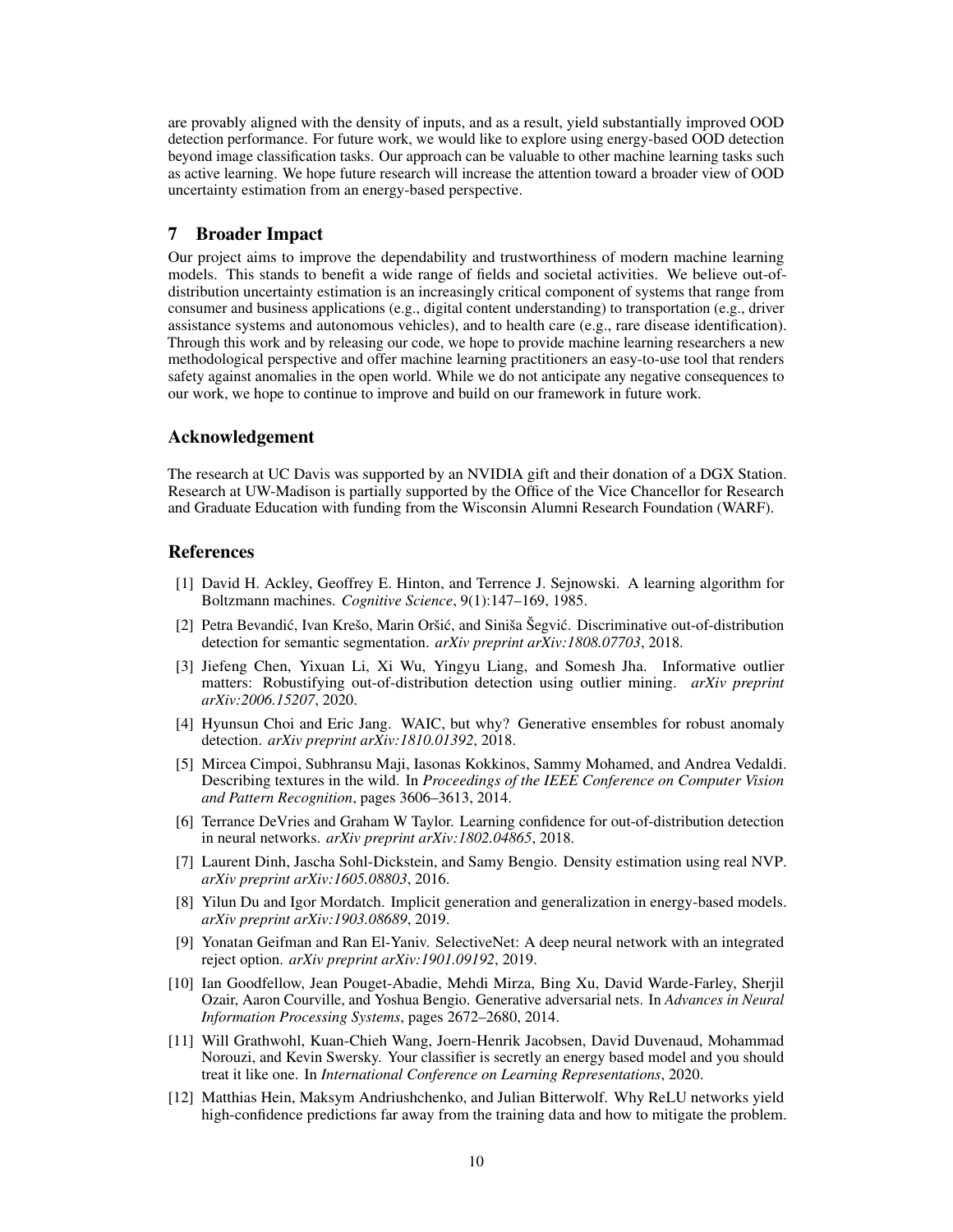In *Proceedings of the IEEE Conference on Computer Vision and Pattern Recognition*, pages 41–50, 2019.

- <span id="page-10-0"></span>[13] Dan Hendrycks and Kevin Gimpel. A baseline for detecting misclassified and out-of-distribution examples in neural networks. *arXiv preprint arXiv:1610.02136*, 2016.
- <span id="page-10-8"></span>[14] Dan Hendrycks, Mantas Mazeika, and Thomas Dietterich. Deep anomaly detection with outlier exposure. In *International Conference on Learning Representations*, 2019.
- [15] Yen-Chang Hsu, Yilin Shen, Hongxia Jin, and Zsolt Kira. Generalized ODIN: Detecting out-of-distribution image without learning from out-of-distribution data. In *Proceedings of the IEEE/CVF Conference on Computer Vision and Pattern Recognition*, pages 10951–10960, 2020.
- <span id="page-10-1"></span>[16] Rui Huang and Yixuan Li. Mos: Towards scaling out-of-distribution detection for large semantic space. *Proceedings of the IEEE Conference on Computer Vision and Pattern Recognition (CVPR)*, 2021.
- <span id="page-10-17"></span>[17] Diederik P. Kingma and Max Welling. Auto-encoding variational Bayes. *arXiv preprint arXiv:1312.6114*, 2013.
- <span id="page-10-14"></span>[18] Durk P. Kingma and Prafulla Dhariwal. Glow: Generative flow with invertible 1x1 convolutions. In *Advances in Neural Information Processing Systems*, pages 10215–10224, 2018.
- <span id="page-10-11"></span>[19] Alex Krizhevsky. Learning multiple layers of features from tiny images. Master's thesis, University of Toronto, Department of Computer Science, 2009.
- <span id="page-10-2"></span>[20] Balaji Lakshminarayanan, Alexander Pritzel, and Charles Blundell. Simple and scalable predictive uncertainty estimation using deep ensembles. In *Advances in Neural Information Processing Systems*, pages 6402–6413, 2017.
- <span id="page-10-7"></span>[21] Yann LeCun, Sumit Chopra, Raia Hadsell, Marc'Aurelio Ranzato, and Fu-Jie Huang. A tutorial on energy-based learning. In G. Bakir, T. Hofman, B. Schölkopf, A. Smola, and B. Taskar, editors, *Predicting Structured Data*. MIT Press, 2006.
- <span id="page-10-15"></span>[22] Kimin Lee, Honglak Lee, Kibok Lee, and Jinwoo Shin. Training confidence-calibrated classifiers for detecting out-of-distribution samples. *arXiv preprint arXiv:1711.09325*, 2017.
- <span id="page-10-3"></span>[23] Kimin Lee, Kibok Lee, Honglak Lee, and Jinwoo Shin. A simple unified framework for detecting out-of-distribution samples and adversarial attacks. In *Advances in Neural Information Processing Systems*, pages 7167–7177, 2018.
- <span id="page-10-13"></span>[24] Shiyu Liang, Yixuan Li, and Rayadurgam Srikant. Enhancing the reliability of out-ofdistribution image detection in neural networks. In *6th International Conference on Learning Representations, ICLR 2018*, 2018.
- <span id="page-10-4"></span>[25] Ziqian Lin, Sreya Dutta, and Yixuan Li. Mood: Multi-level out-of-distribution detection. *Proceedings of the IEEE Conference on Computer Vision and Pattern Recognition (CVPR)*, 2021.
- <span id="page-10-12"></span>[26] Ilya Loshchilov and Frank Hutter. SGDR: Stochastic gradient descent with warm restarts. *arXiv preprint arXiv:1608.03983*, 2016.
- <span id="page-10-16"></span>[27] Andrey Malinin and Mark Gales. Predictive uncertainty estimation via prior networks. In *Advances in Neural Information Processing Systems*, pages 7047–7058, 2018.
- <span id="page-10-5"></span>[28] Sina Mohseni, Mandar Pitale, JBS Yadawa, and Zhangyang Wang. Self-supervised learning for generalizable out-of-distribution detection. *Proceedings of the AAAI Conference on Artificial Intelligence*, 34(04):5216–5223, April 2020.
- <span id="page-10-9"></span>[29] Eric Nalisnick, Akihiro Matsukawa, Yee Whye Teh, Dilan Gorur, and Balaji Lakshminarayanan. Do deep generative models know what they don't know? *arXiv preprint arXiv:1810.09136*, 2018.
- <span id="page-10-10"></span>[30] Yuval Netzer, Tao Wang, Adam Coates, Alessandro Bissacco, Bo Wu, and Andrew Y. Ng. Reading digits in natural images with unsupervised feature learning. In *NIPS Workshop on Deep Learning and Unsupervised Feature Learning*, 2011.
- <span id="page-10-6"></span>[31] Anh Nguyen, Jason Yosinski, and Jeff Clune. Deep neural networks are easily fooled: High confidence predictions for unrecognizable images. In *Proceedings of the IEEE Conference on Computer Vision and Pattern Recognition*, pages 427–436, 2015.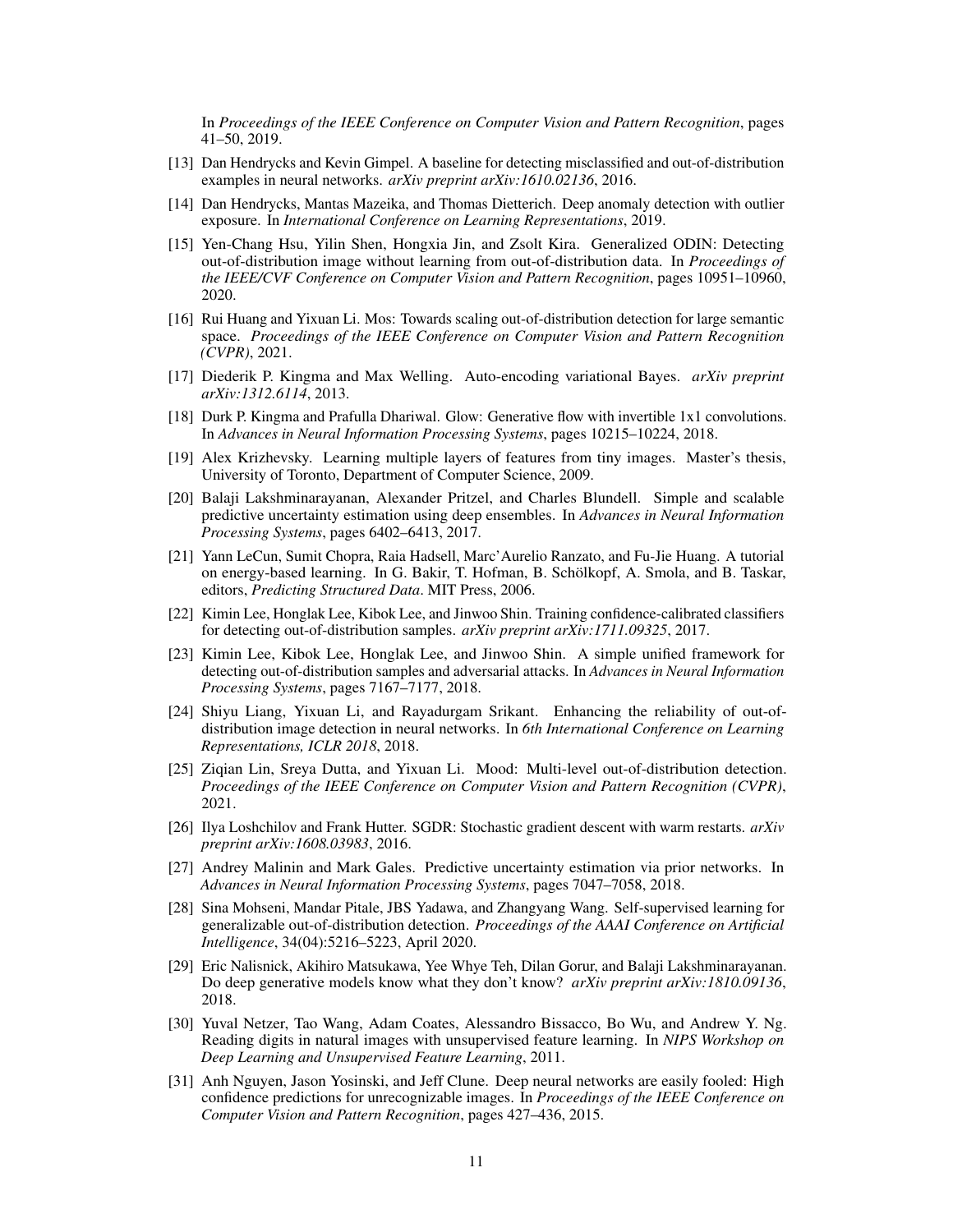- <span id="page-11-11"></span>[32] Marc'Aurelio Ranzato, Christopher Poultney, Sumit Chopra, and Yann LeCun. Efficient learning of sparse representations with an energy-based model. In *Advances in Neural Information Processing Systems*, pages 1137–1144, 2007.
- <span id="page-11-12"></span>[33] Marc'Aurelio Ranzato, Y-Lan Boureau, Sumit Chopra, and Yann LeCun. A unified energybased framework for unsupervised learning. In *Artificial Intelligence and Statistics*, pages 371–379, 2007.
- <span id="page-11-4"></span>[34] Jie Ren, Peter J Liu, Emily Fertig, Jasper Snoek, Ryan Poplin, Mark Depristo, Joshua Dillon, and Balaji Lakshminarayanan. Likelihood ratios for out-of-distribution detection. In *Advances in Neural Information Processing Systems*, pages 14680–14691, 2019.
- <span id="page-11-6"></span>[35] Danilo Jimenez Rezende, Shakir Mohamed, and Daan Wierstra. Stochastic backpropagation and approximate inference in deep generative models. *arXiv preprint arXiv:1401.4082*, 2014.
- <span id="page-11-10"></span>[36] Ruslan Salakhutdinov and Hugo Larochelle. Efficient learning of deep Boltzmann machines. In *Proceedings of the Thirteenth International Conference on Artificial Intelligence and Statistics*, pages 693–700, 2010.
- <span id="page-11-9"></span>[37] Joan Serrà, David Álvarez, Vicenç Gómez, Olga Slizovskaia, José F. Núñez, and Jordi Luque. Input complexity and out-of-distribution detection with likelihood-based generative models. In *International Conference on Learning Representations*, 2020.
- <span id="page-11-5"></span>[38] Akshayvarun Subramanya, Suraj Srinivas, and R. Venkatesh Babu. Confidence estimation in deep neural networks via density modelling. *arXiv preprint arXiv:1707.07013*, 2017.
- <span id="page-11-7"></span>[39] Esteban G Tabak and Cristina V Turner. A family of nonparametric density estimation algorithms. *Communications on Pure and Applied Mathematics*, 66(2):145–164, 2013.
- <span id="page-11-0"></span>[40] Antonio Torralba, Rob Fergus, and William T. Freeman. 80 million tiny images: A large data set for nonparametric object and scene recognition. *IEEE Transactions on Pattern Analysis and Machine Intelligence*, 30(11):1958–1970, 2008.
- <span id="page-11-8"></span>[41] Aaron Van den Oord, Nal Kalchbrenner, Lasse Espeholt, Oriol Vinyals, Alex Graves, and Koray Kavukcuoglu. Conditional image generation with PixelCNN decoders. In *Advances in Neural Information Processing Systems*, pages 4790–4798, 2016.
- <span id="page-11-15"></span>[42] Jianwen Xie, Yang Lu, Ruiqi Gao, Song-Chun Zhu, and Ying Nian Wu. Cooperative training of descriptor and generator networks. *IEEE transactions on pattern analysis and machine intelligence*, 42(1):27–45, 2018.
- <span id="page-11-14"></span>[43] Jianwen Xie, Yang Lu, Song-Chun Zhu, and Yingnian Wu. A theory of generative convnet. In *International Conference on Machine Learning*, pages 2635–2644, 2016.
- <span id="page-11-16"></span>[44] Jianwen Xie, Zilong Zheng, Ruiqi Gao, Wenguan Wang, Song-Chun Zhu, and Ying Nian Wu. Learning descriptor networks for 3d shape synthesis and analysis. In *Proceedings of the IEEE conference on computer vision and pattern recognition*, pages 8629–8638, 2018.
- [45] Jianwen Xie, Song-Chun Zhu, and Ying Nian Wu. Synthesizing dynamic patterns by spatialtemporal generative convnet. In *Proceedings of the ieee conference on computer vision and pattern recognition*, pages 7093–7101, 2017.
- <span id="page-11-17"></span>[46] Jianwen Xie, Song-Chun Zhu, and Ying Nian Wu. Learning energy-based spatial-temporal generative convnets for dynamic patterns. *IEEE transactions on pattern analysis and machine intelligence*, 2019.
- <span id="page-11-2"></span>[47] Pingmei Xu, Krista A Ehinger, Yinda Zhang, Adam Finkelstein, Sanjeev R. Kulkarni, and Jianxiong Xiao. TurkerGaze: Crowdsourcing saliency with webcam based eye tracking. *arXiv preprint arXiv:1504.06755*, 2015.
- <span id="page-11-1"></span>[48] Fisher Yu, Ari Seff, Yinda Zhang, Shuran Song, Thomas Funkhouser, and Jianxiong Xiao. LSUN: Construction of a large-scale image dataset using deep learning with humans in the loop. *arXiv preprint arXiv:1506.03365*, 2015.
- <span id="page-11-3"></span>[49] Sergey Zagoruyko and Nikos Komodakis. Wide residual networks. *arXiv preprint arXiv:1605.07146*, 2016.
- <span id="page-11-13"></span>[50] Junbo Zhao, Michael Mathieu, and Yann LeCun. Energy-based generative adversarial networks. In *5th International Conference on Learning Representations, ICLR 2017*.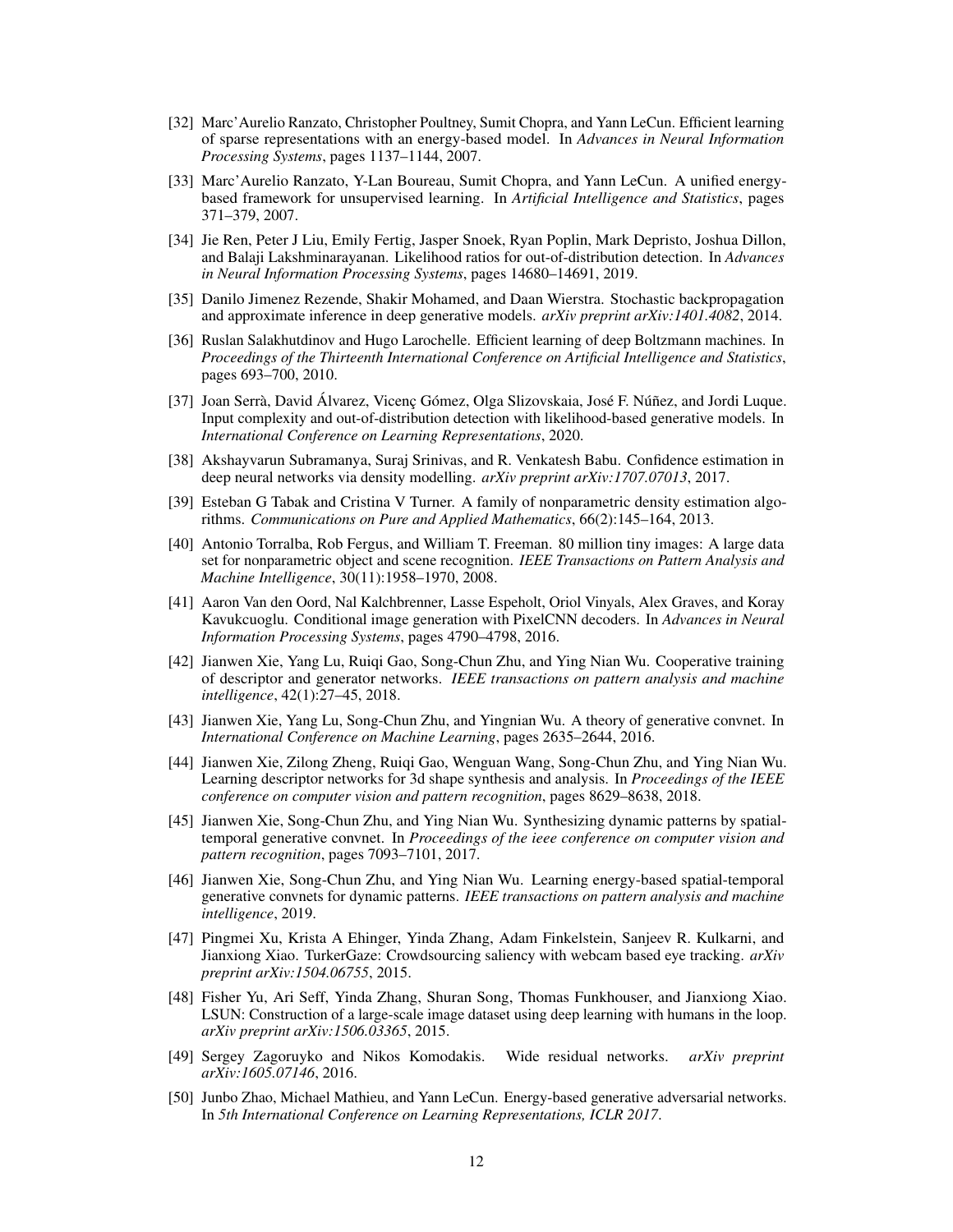<span id="page-12-0"></span>[51] Bolei Zhou, Agata Lapedriza, Aditya Khosla, Aude Oliva, and Antonio Torralba. Places: A 10 million image database for scene recognition. *IEEE Transactions on Pattern Analysis and Machine Intelligence*, 40(6):1452–1464, 2017.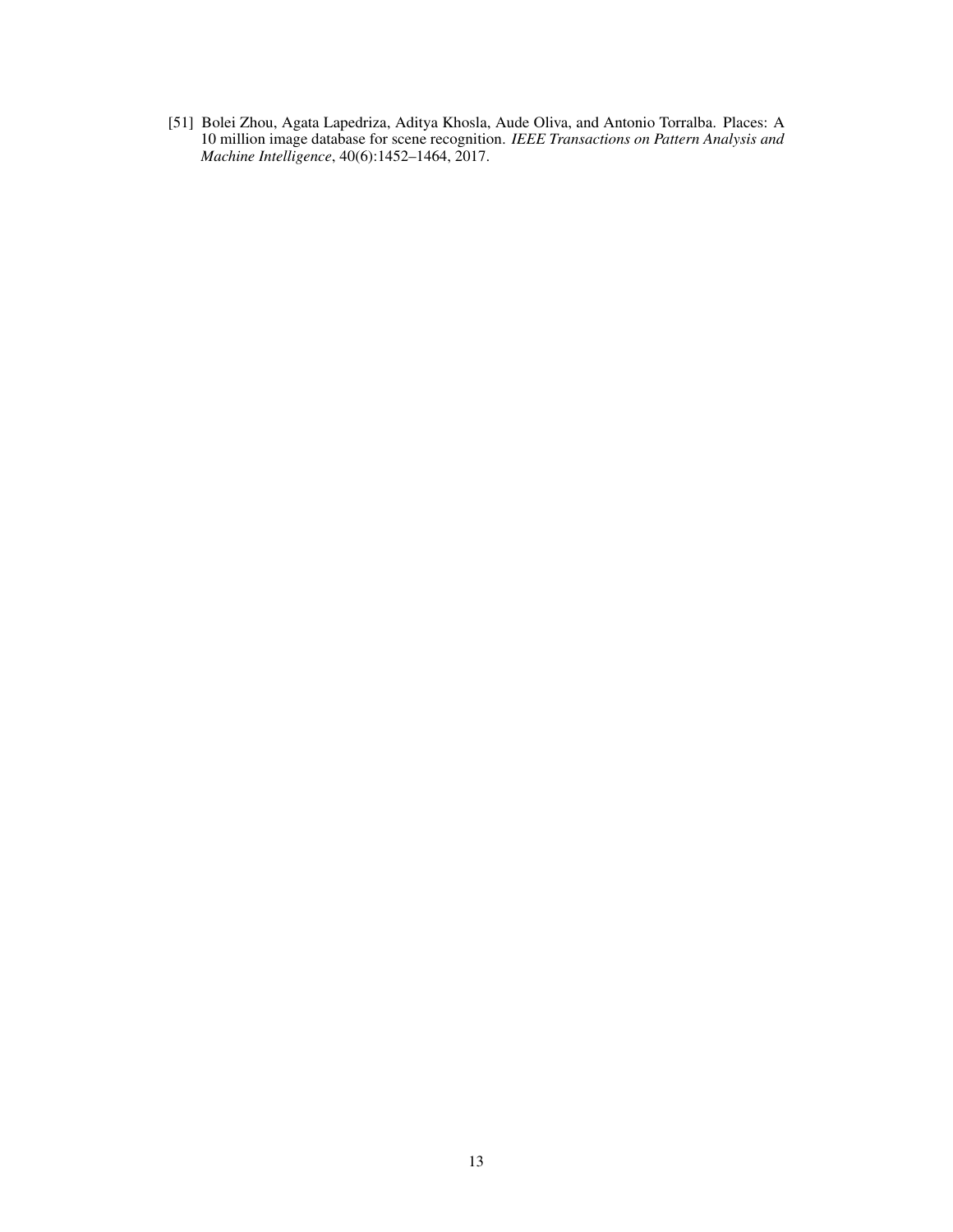# Supplementary Material:

# Energy-based Out-of-distribution Detection

## <span id="page-13-1"></span>A Detailed Experimental Results

We report the performance of OOD detectors on each of the six OOD test datasets in Table [4](#page-13-2) (CIFAR-10) and Table [5](#page-14-0) (CIFAR-100).

|                            |                           | <b>FPR95</b> | <b>AUROC</b> | <b>AUPR</b> |
|----------------------------|---------------------------|--------------|--------------|-------------|
| <b>Dataset</b>             |                           |              |              |             |
| $\mathcal{D}_{out}^{test}$ |                           |              | ↑            |             |
|                            | Softmax score [13]        | 59.28        | 88.50        | 97.16       |
|                            | Energy score (ours)       | 52.79        | 85.22        | 95.41       |
| <b>Texture</b>             | <b>ODIN</b> [24]          | 49.12        | 84.97        | 95.28       |
|                            | Mahalanobis [23]          | 15.00        | 97.33        | 99.41       |
|                            | OE [14]                   | 12.94        | 97.73        | 99.52       |
|                            | Energy fine-tuning (ours) | 5.34         | 98.56        | 99.68       |
|                            | Softmax score [13]        | 48.49        | 91.89        | 98.27       |
|                            | Energy score (ours)       | 35.59        | 90.96        | 97.64       |
| <b>SVHN</b>                | <b>ODIN</b> [24]          | 33.55        | 91.96        | 98.00       |
|                            | Mahalanobis [23]          | 12.89        | 97.62        | 99.47       |
|                            | OE [14]                   | 4.36         | 98.63        | 99.74       |
|                            | Energy fine-tuning (ours) | 1.04         | 99.41        | 99.89       |
|                            | Softmax score [13]        | 59.48        | 88.20        | 97.10       |
|                            | Energy score (ours)       | 40.14        | 89.89        | 97.30       |
|                            | <b>ODIN</b> [24]          | 57.40        | 84.49        | 95.82       |
| Places365                  | Mahalanobis [23]          | 68.57        | 84.61        | 96.20       |
|                            | OE [14]                   | 19.07        | 96.16        | 99.06       |
|                            | Energy fine-tuning (ours) | 9.00         | 97.48        | 99.35       |
|                            | Softmax score [13]        | 30.80        | 95.65        | 99.13       |
|                            | Energy score (ours)       | 8.26         | 98.35        | 99.66       |
| LSUN-C                     | <b>ODIN</b> [24]          | 15.52        | 97.04        | 99.33       |
|                            | Mahalanobis [23]          | 39.22        | 94.15        | 98.81       |
|                            | <b>OE</b> [14]            | 2.89         | 99.49        | 99.90       |
|                            | Energy fine-tuning (ours) | 1.67         | 99.32        | 99.86       |
|                            | Softmax score [13]        | 52.15        | 91.37        | 98.12       |
|                            | Energy score (ours)       | 27.58        | 94.24        | 98.67       |
| <b>LSUN</b>                | <b>ODIN</b> [24]          | 26.62        | 94.57        | 98.77       |
| <b>Resize</b>              | Mahalanobis [23]          | 42.62        | 93.23        | 98.60       |
|                            | <b>OE</b> [14]            | 5.59         | 98.94        | 99.79       |
|                            | Energy fine-tuning (ours) | 1.25         | 99.39        | 99.88       |
|                            | Softmax score [13]        | 56.03        | 89.83        | 97.74       |
|                            | Energy score (ours)       | 33.68        | 92.62        | 98.27       |
| <b>iSUN</b>                | <b>ODIN</b> [24]          | 32.05        | 93.50        | 98.54       |
|                            | Mahalanobis [23]          | 44.18        | 92.66        | 98.45       |
|                            | <b>OE</b> [14]            | 6.32         | 98.85        | 99.77       |
|                            | Energy fine-tuning (ours) | 1.60         | 99.33        | 99.87       |

<span id="page-13-2"></span>Table 4: OOD Detection performance of CIFAR-10 as in-distribution for each OOD test dataset. The Mahalanobis score is calculated using the features of the second-to-last layer. Bold numbers are superior results.

## <span id="page-13-0"></span>B Details of Experiments

Software and Hardware. We run all experiments with PyTorch and NVIDIA Tesla V100 DGXS GPUs.

Number of Evaluation Runs. We fine-tune the models once with a fixed random seed. Following OE [\[14\]](#page-10-8), reported performance for each OOD dataset is averaged over 10 random batches of samples.

Average Runtime On a single GPU, the running time for energy fine-tuning is around 6 minutes; each training epoch takes 34 seconds. The evaluation time for all six OOD datasets is approximately 4 minutes.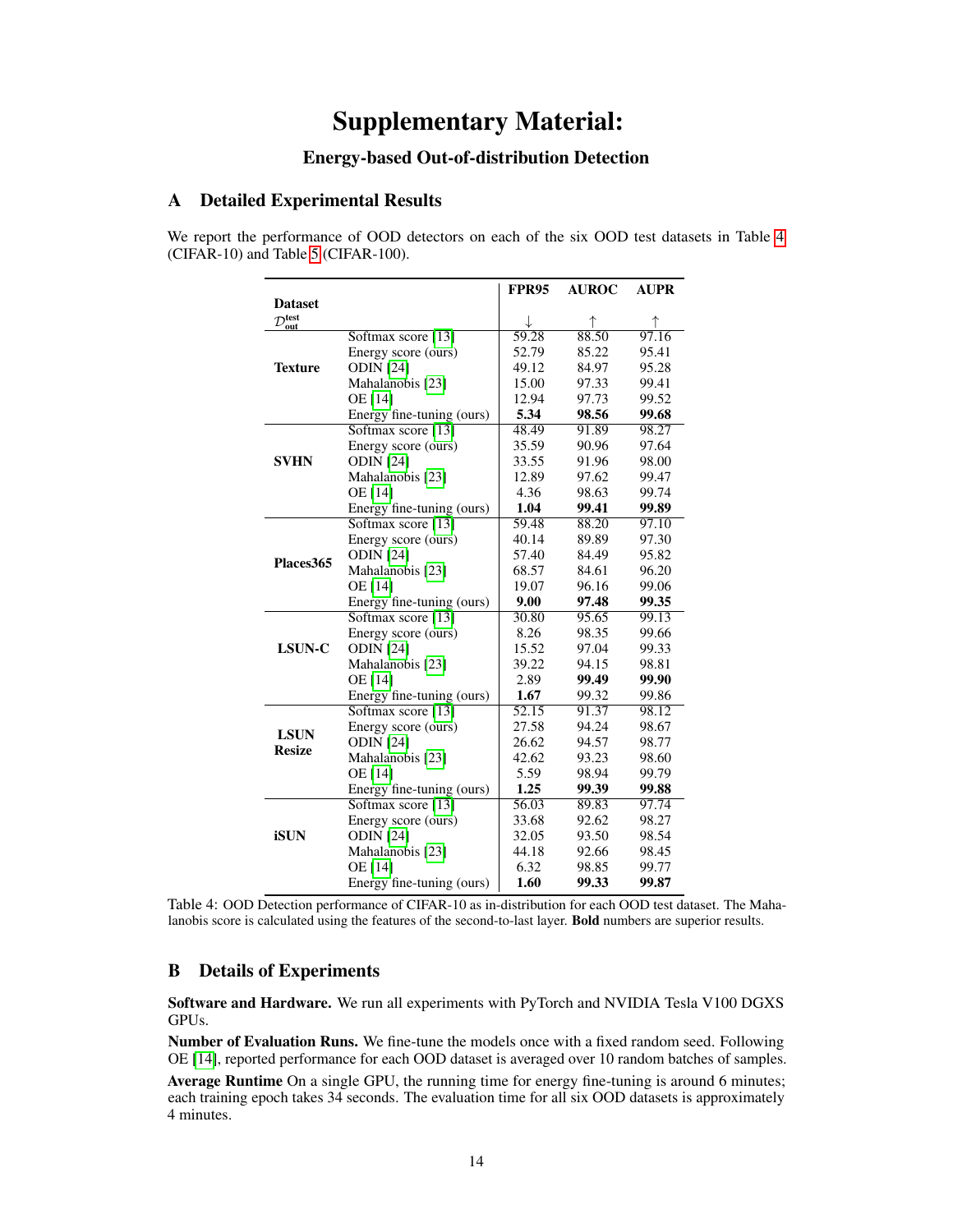|                            |                           | <b>FPR95</b> | <b>AUROC</b> | <b>AUPR</b> |
|----------------------------|---------------------------|--------------|--------------|-------------|
| <b>Dataset</b>             |                           |              |              |             |
| $\mathcal{D}_{out}^{test}$ |                           |              | ↑            |             |
|                            | Softmax score [13]        | 83.29        | 73.34        | 92.89       |
|                            | Energy score (ours)       | 79.41        | 76.28        | 93.63       |
| <b>Texture</b>             | <b>ODIN</b> [24]          | 79.27        | 73.45        | 92.75       |
|                            | Mahalanobis [23]          | 39.39        | 90.57        | 97.74       |
|                            | OE [14]                   | 61.11        | 84.56        | 96.19       |
|                            | Energy fine-tuning (ours) | 57.01        | 87.40        | 96.95       |
|                            | Softmax score [13]        | 84.59        | 71.44        | 92.93       |
|                            | Energy score (ours)       | 85.82        | 73.99        | 93.65       |
| <b>SVHN</b>                | <b>ODIN</b> [24]          | 84.66        | 67.26        | 91.38       |
|                            | Mahalanobis [23]          | 57.52        | 86.01        | 96.68       |
|                            | OE [14]                   | 65.91        | 86.66        | 97.09       |
|                            | Energy fine-tuning (ours) | 28.97        | 95.40        | 99.05       |
|                            | Softmax score [13]        | 82.84        | 73.78        | 93.29       |
|                            | Energy score (ours)       | 80.56        | 75.44        | 93.45       |
|                            | <b>ODIN</b> [24]          | 87.88        | 71.63        | 92.56       |
| Places <sub>365</sub>      | Mahalanobis [23]          | 88.83        | 67.87        | 90.71       |
|                            | <b>OE</b> [14]            | 57.92        | 85.78        | 96.56       |
|                            | Energy fine-tuning (ours) | 51.23        | 89.71        | 97.63       |
|                            | Softmax score [13]        | 66.54        | 83.79        | 96.35       |
|                            | Energy score (ours)       | 35.32        | 93.53        | 98.62       |
| LSUN-C                     | <b>ODIN</b> [24]          | 55.55        | 87.73        | 97.22       |
|                            | Mahalanobis [23]          | 91.18        | 69.69        | 92.27       |
|                            | <b>OE</b> [14]            | 21.92        | 95.81        | 99.08       |
|                            | Energy fine-tuning (ours) | 16.04        | 96.97        | 99.34       |
|                            | Softmax score [13]        | 82.42        | 75.38        | 94.06       |
| <b>LSUN</b>                | Energy score (ours)       | 79.47        | 79.23        | 94.96       |
| <b>Resize</b>              | <b>ODIN</b> [24]          | 71.96        | 81.82        | 95.65       |
|                            | Mahalanobis [23]          | 21.23        | 96.00        | 99.13       |
|                            | <b>OE</b> [14]            | 69.36        | 79.71        | 94.92       |
|                            | Energy fine-tuning (ours) | 64.83        | 81.95        | 95.25       |
|                            | Softmax score [13]        | 82.80        | 75.46        | 94.06       |
|                            | Energy score (ours)       | 81.04        | 78.91        | 94.91       |
| <b>iSUN</b>                | <b>ODIN</b> [24]          | 68.51        | 82.69        | 95.80       |
|                            | Mahalanobis [23]          | 26.10        | 94.58        | 98.72       |
|                            | <b>OE</b> [14]            | 72.39        | 78.61        | 94.58       |
|                            | Energy fine-tuning (ours) | 67.23        | 79.36        | 94.37       |

<span id="page-14-0"></span>Table 5: OOD Detection performance of CIFAR-100 as in-distribution for each specific dataset. The Mahalanobis scores are calculated from the features of the second-to-last layer. Bold numbers are superior results.

Energy Bound Parameters The optimal  $m_{\text{in}}$  is  $-23$  for CIFAR-10 and  $-27$  for CIFAR-100. The optimal  $m_{\text{out}}$  is  $-5$  for both CIFAR-10 and CIFAR-100.